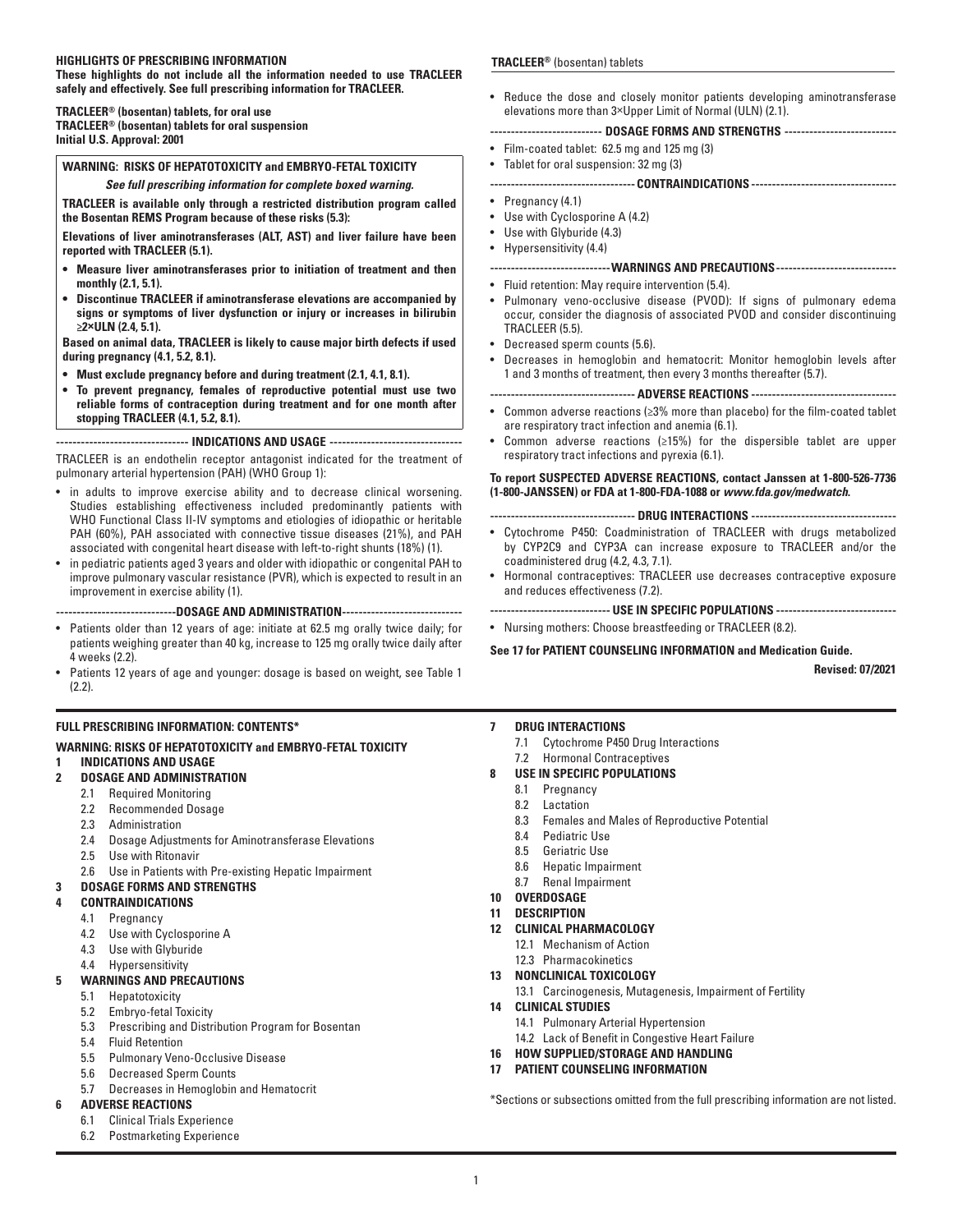# **WARNING: RISKS OF HEPATOTOXICITY and EMBRYO-FETAL TOXICITY**

**Because of the risks of hepatotoxicity and birth defects, TRACLEER is available only through a restricted program called the Bosentan REMS Program. Under the Bosentan REMS, prescribers, patients, and pharmacies must enroll in the program** *[see Warnings and Precautions (5.3)]***.**

#### **Hepatotoxicity**

**In clinical studies, TRACLEER caused at least 3-fold upper limit of normal (ULN) elevation of liver aminotransferases (ALT and AST) in about 11% of patients, accompanied by elevated bilirubin in a small number of cases. Because these changes are a marker for potential serious hepatotoxicity, serum aminotransferase levels must be measured prior to initiation of treatment and then monthly** *[see Dosage and Administration (2.4), Warnings and Precautions (5.1)]***. In the postmarketing period, in the setting of close monitoring, rare cases of unexplained hepatic cirrhosis were reported after prolonged (>12 months) therapy with TRACLEER in patients with multiple comorbidities and drug therapies. There have also been reports of liver failure. The contribution of TRACLEER in these cases could not be excluded.**

**In at least one case, the initial presentation (after >20 months of treatment) included pronounced elevations in aminotransferases and bilirubin levels accompanied by non-specific symptoms, all of which resolved slowly over time after discontinuation of TRACLEER. This case reinforces the importance of strict adherence to the monthly monitoring schedule for the duration of treatment and the treatment algorithm, which includes stopping TRACLEER with a rise of aminotransferases accompanied by signs or symptoms of liver dysfunction** *[see Dosage and Administration (2.4)]***.**

**Elevations in aminotransferases require close attention** *[see Dosage and Administration (2.4)]***. TRACLEER should generally be avoided in patients with elevated aminotransferases (>3×ULN) at baseline because monitoring for hepatotoxicity may be more difficult. If liver aminotransferase elevations are accompanied by clinical symptoms of hepatotoxicity (such as nausea, vomiting, fever, abdominal pain, jaundice, or unusual lethargy or fatigue) or increases in bilirubin ≥2×ULN, treatment with TRACLEER should be stopped. There is no experience with the reintroduction of TRACLEER in these circumstances.**

### **Embryo-Fetal Toxicity**

**TRACLEER is likely to cause major birth defects if used by pregnant females based on animal data** *[see Warnings and Precautions (5.2), Use in Specific Populations (8.1)]***. Therefore, pregnancy must be excluded before the start of treatment with TRACLEER. Throughout treatment and for one month after stopping TRACLEER, females of reproductive potential must use two reliable methods of contraception unless the patient has an intrauterine device (IUD) or tubal sterilization, in which case no other contraception is needed. Hormonal contraceptives, including oral, injectable, transdermal, and implantable contraceptives should not be used as the sole means of contraception because these may not be effective in patients receiving TRACLEER** *[see Drug Interactions (7.2)]***. Obtain monthly pregnancy tests.**

### **1 INDICATIONS AND USAGE**

TRACLEER is indicated for the treatment of pulmonary arterial hypertension (PAH) (WHO Group 1):

- in adults to improve exercise ability and to decrease clinical worsening. Studies establishing effectiveness included predominantly patients with WHO Functional Class II-IV symptoms and etiologies of idiopathic or heritable PAH (60%), PAH associated with connective tissue diseases (21%), and PAH associated with congenital heart disease with left-to-right shunts (18%) *[see Clinical Studies (14.1)]*.
- in pediatric patients aged 3 years and older with idiopathic or congenital PAH to improve pulmonary vascular resistance (PVR), which is expected to result in an improvement in exercise ability.
- **2 DOSAGE AND ADMINISTRATION**

### **2.1 Required Monitoring**

Healthcare professionals who prescribe TRACLEER must enroll in the Bosentan REMS Program and must comply with the required monitoring to minimize the risks associated with TRACLEER *[see Warnings and Precautions (5.3)].*

Obtain a pregnancy test in females of reproductive potential prior to TRACLEER treatment, monthly during treatment and one month after stopping TRACLEER. Initiate treatment with TRACLEER in females of reproductive potential only after a negative pregnancy test *[see Boxed Warning, Contraindications (4.1), Warnings and Precautions (5.3), Use in Specific Populations (8.1, 8.3)].*

Measure liver aminotransferase levels prior to initiation of treatment and then monthly *[see Warnings and Precautions (5.1)].*

### **2.2 Recommended Dosage**

Administer TRACLEER orally following the dosing recommendations in Table 1. Doses above 125 mg twice daily did not appear to confer additional benefit sufficient to offset the increased risk of hepatotoxicity.

#### **TRACLEER®** (bosentan) tablets **TRACLEER®** (bosentan) tablets

#### **Table 1: Dosing Recommendations**

|                                      | <b>Initial 4 weeks</b> | <b>Maintenance</b><br>(after 4 weeks) |
|--------------------------------------|------------------------|---------------------------------------|
| Patients >12 years of age and >40 kg | 62.5 mg twice daily    | 125 mg twice daily                    |
| Patients >12 years of age and <40 kg | 62.5 mg twice daily    | 62.5 mg twice daily                   |
| Patients ≤12 years of age            |                        |                                       |
| ≥4-8 kg                              | 16 mg twice daily      | 16 mg twice daily                     |
| >8-16 kg                             | 32 mg twice daily      | 32 mg twice daily                     |
| $>16-24$ kg                          | 48 mg twice daily      | 48 mg twice daily                     |
| $>24-40$ kg                          | 64 mg twice daily      | 64 mg twice daily                     |

#### **2.3 Administration**

TRACLEER film-coated tablets and tablets for oral suspension (dispersible tablets) should be administered orally twice daily.

Disperse tablets for oral suspension, or dispersible tablet half, in a minimal amount of water immediately before administration.

Store divided dispersible tablet pieces at 20ºC to 25ºC (68ºF to 77ºF) in the opened blister for up to 7 days.

#### **2.4 Dosage Adjustments for Aminotransferase Elevations**

If aminotransferase levels increase, adjust monitoring and treatment plan according to Table 2.

Discontinue TRACLEER if liver aminotransferase elevations are accompanied by clinical symptoms of hepatotoxicity (such as nausea, vomiting, fever, abdominal pain, jaundice, or unusual lethargy or fatigue) or bilirubin ≥2×Upper Limit of Normal (ULN). There is no experience with the reintroduction of TRACLEER in these circumstances.

#### **Table 2: Dosage Adjustment and Monitoring in Patients Developing Aminotransferase Elevations >3×ULN**

| <b>ALT/AST levels</b>   | <b>Treatment and monitoring recommendations</b>                                                                                                                                                                                                                                                                                                                                                         |
|-------------------------|---------------------------------------------------------------------------------------------------------------------------------------------------------------------------------------------------------------------------------------------------------------------------------------------------------------------------------------------------------------------------------------------------------|
| >3 and ≤5×ULN           | Confirm by another aminotransferase test; if confirmed,                                                                                                                                                                                                                                                                                                                                                 |
|                         | • in adults and pediatric patients >12 years and >40 kg,<br>reduce the daily dose to 62.5 mg twice daily or interrupt<br>treatment, and monitor aminotransferase levels at least<br>every 2 weeks. If the aminotransferase levels return<br>to pretreatment values, treatment may continue or be<br>reintroduced at 62.5 mg twice daily, with reassessment of<br>aminotransferase levels within 3 days. |
|                         | • in all other pediatric patients, interrupt treatment with<br>no prior dose reduction. If the aminotransferase levels<br>return to pretreatment values, reintroduce at the dose<br>used prior to treatment interruption, with reassessment<br>of aminotransferase levels within 3 days.                                                                                                                |
| $>5$ and $<8\times$ UIN | Confirm by another aminotransferase test; if confirmed,<br>stop treatment and monitor aminotransferase levels at least<br>every 2 weeks. Once the aminotransferase levels return to<br>pretreatment values,                                                                                                                                                                                             |
|                         | • in adults and pediatric patients >12 years and >40 kg,<br>consider reintroduction of treatment at 62.5 mg twice<br>daily, with reassessment of aminotransferase levels<br>within 3 days.                                                                                                                                                                                                              |
|                         | • in all other pediatric patients, consider reintroduction<br>at the dose used prior to treatment interruption, with<br>reassessment of aminotransferase levels within 3 days.                                                                                                                                                                                                                          |
| $>8\times$ ULN          | Stop treatment permanently. There is no experience with<br>reintroduction of TRACLEER in these circumstances.                                                                                                                                                                                                                                                                                           |

### **2.5 Use with Ritonavir**

Co-administration of TRACLEER in Patients on Ritonavir

In patients who have been receiving ritonavir for at least 10 days, start TRACLEER at the recommended initial dose once daily or every other day based upon individual tolerability *[see Cytochrome P450 Drug Interactions (7.1)].*

### Co-administration of Ritonavir in Patients on TRACLEER

Discontinue use of TRACLEER at least 36 hours prior to initiation of ritonavir. After at least 10 days following the initiation of ritonavir, resume TRACLEER at the recommended initial dose once daily or every other day based upon individual tolerability *[see Cytochrome P450 Drug Interactions (7.1)].*

### **2.6 Use in Patients with Pre-existing Hepatic Impairment**

Avoid initiation of TRACLEER in patients with aminotransferases >3×ULN. No dose adjustment is required in patients with mildly impaired liver function *[see Warnings and Precautions (5.3), Use in Specific Populations (8.6), Clinical Pharmacology (12.3)].*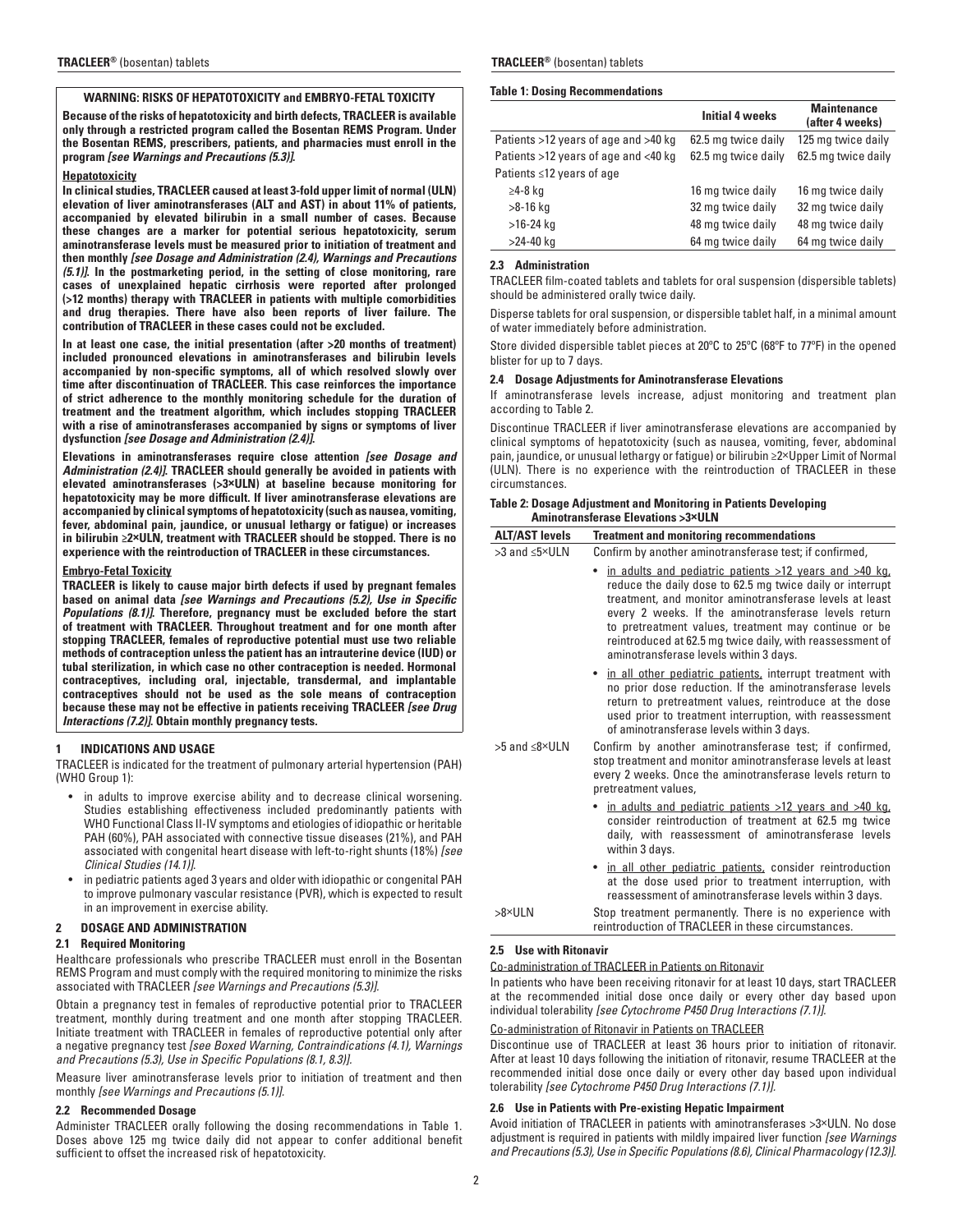# **3 DOSAGE FORMS AND STRENGTHS**

**62.5 mg tablets**: round, biconvex, orange-white tablets, debossed with identification marking "62,5"

**125 mg tablets**: oval, biconvex, orange-white tablets, debossed with identification marking "125"

# **32 mg tablets for oral suspension**:

- quadrisected: clover-shaped, quadrisected, pale yellow to off-white tablets, debossed with identification marking "32" on the side opposite the quadrisection lines,
- bisected: round, pale yellow to off-white tablets, bisected on one side and debossed with identification marking "32" on the other side.

# **4 CONTRAINDICATIONS**

# **4.1 Pregnancy**

Use of TRACLEER is contraindicated in females who are or may become pregnant. To prevent pregnancy, females of reproductive potential must use two reliable forms of contraception during treatment and for one month after stopping TRACLEER *[see Boxed Warning, Warnings and Precautions (5.2), Drug Interactions (7.2), Use in Specific Populations (8.1)].*

# **4.2 Use with Cyclosporine A**

Co-administration of cyclosporine A and bosentan resulted in markedly increased plasma concentrations of bosentan. Therefore, concomitant use of TRACLEER and cyclosporine A is contraindicated *[see Cytochrome P450 Drug Interactions (7.1)].*

# **4.3 Use with Glyburide**

An increased risk of liver enzyme elevations was observed in patients receiving glyburide concomitantly with bosentan. Therefore co-administration of glyburide and TRACLEER is contraindicated *[see Cytochrome P450 Drug Interactions (7.1)].*

# **4.4 Hypersensitivity**

TRACLEER is contraindicated in patients who are hypersensitive to bosentan or any component of the product. Observed reactions include Drug Reaction with Eosinophilia and Systemic Symptoms (DRESS), anaphylaxis, rash, and angioedema *[see Adverse Reactions (6.2), Description (11)].*

# **5 WARNINGS AND PRECAUTIONS**

# **5.1 Hepatotoxicity**

ALT or AST >3×ULN were observed in 11% of TRACLEER-treated patients (n=658) compared to 2% of placebo-treated patients (n=280). Three-fold increases were seen in 12% of 95 pulmonary arterial hypertension (PAH) patients on 125 mg twice daily and 14% of 70 PAH patients on 250 mg twice daily. Eight-fold increases were seen in 2% of PAH patients on 125 mg twice daily and 7% of PAH patients on 250 mg twice daily. Bilirubin increases to ≥3×ULN were associated with aminotransferase increases in 2 of 658 (0.3%) of patients treated with TRACLEER. In a pooled analysis of four pediatric studies conducted in PAH (n =100), elevations in liver aminotransferases ≥3×ULN were observed in 2% of patients. The combination of hepatocellular injury (increases in aminotransferases of >3×ULN) and increases in total bilirubin (≥2×ULN) is a marker for potential serious hepatotoxicity.

Elevations of AST or ALT associated with TRACLEER are dose-dependent, occur both early and late in treatment, usually progress slowly, are typically asymptomatic, and usually have been reversible after treatment interruption or cessation. Aminotransferase elevations also may reverse spontaneously while continuing treatment with TRACLEER.

Liver aminotransferase levels must be measured prior to initiation of treatment and then monthly and therapy adjusted accordingly *[see Dosage and Administration (2.1, 2.4)].* Discontinue TRACLEER if liver aminotransferase elevations are accompanied by clinical symptoms of hepatotoxicity (such as nausea, vomiting, fever, abdominal pain, jaundice, or unusual lethargy or fatigue) or increases in bilirubin ≥2×ULN.

Avoid initiation of TRACLEER in patients with elevated aminotransferases (>3×ULN) prior to drug initiation because monitoring hepatotoxicity in these patients may be more difficult *[see Boxed Warning, Dosage and Administration (2.6), Use in Specific Populations (8.6)].*

In WHO Functional Class II patients, consider whether the benefits of TRACLEER are sufficient to offset the risk of hepatotoxicity, which may preclude future use as their disease progresses.

# **5.2 Embryo-fetal Toxicity**

Based on data from animal reproduction studies, TRACLEER may cause fetal harm when administered to a pregnant female and is contraindicated in females who are pregnant. Advise females of reproductive potential of the potential risk to a fetus. Obtain a pregnancy test prior to TRACLEER treatment, monthly during treatment and for one month after stopping treatment. Advise females of reproductive potential to use two reliable forms of contraception during treatment with TRACLEER and for at least one month after the last dose *[see Dosage and Administration (2), Use in Specific Populations (8.1, 8.3)].*

TRACLEER is only available for females through a restricted program under REMS *[see Warnings and Precautions (5.3)].*

### **TRACLEER®** (bosentan) tablets **TRACLEER®** (bosentan) tablets

# **5.3 Prescribing and Distribution Program for Bosentan**

Because of the risks of hepatotoxicity and birth defects, TRACLEER is available only through a restricted program called the Bosentan REMS Program. As a component of the Bosentan REMS, prescribers, patients, and pharmacies must enroll in the program *[see Boxed Warning, Warnings and Precautions (5.1, 5.2), Contraindications (4.1)].*

Required components of the Bosentan REMS are:

- Healthcare professionals who prescribe TRACLEER must review the prescriber educational materials, enroll in the Bosentan REMS Program and comply with its requirements.
- Healthcare professionals must (1) review serum aminotransferases (ALT/AST) and bilirubin, and agree to order and monitor these tests monthly; and (2) for females of reproductive potential, confirm that the patient is not pregnant, and agree to order and monitor pregnancy tests monthly.
- To receive TRACLEER, all patients must understand the risks and benefits, and complete a patient enrollment form.
- Pharmacies that dispense TRACLEER must enroll in the program and agree to comply with the Bosentan REMS Program requirements.

Further information about TRACLEER and the Bosentan REMS Program is available at www.BosentanREMSProgram.com or 1-866-359-2612.

# **5.4 Fluid Retention**

Peripheral edema is a known clinical consequence of PAH and worsening PAH and is also a known effect of TRACLEER and other endothelin receptor antagonists. In PAH clinical trials with TRACLEER, combined adverse events of fluid retention or edema were reported in 1.7% (placebo-corrected) of patients.

In addition, there have been numerous postmarketing reports of fluid retention in patients with pulmonary hypertension occurring within weeks after starting TRACLEER. Patients required intervention with a diuretic, fluid management, or hospitalization for decompensating heart failure.

If clinically significant fluid retention develops, with or without associated weight gain, further evaluation should be undertaken to determine the cause, such as TRACLEER or underlying heart failure, and the possible need for treatment or discontinuation of TRACLEER *[see Adverse Reactions (6.1), Clinical Studies (14.2)].*

# **5.5 Pulmonary Veno-Occlusive Disease**

If signs of pulmonary edema occur, consider the possibility of associated pulmonary veno-occlusive disease and consider whether TRACLEER should be discontinued.

### **5.6 Decreased Sperm Counts**

Decreased sperm counts have been observed in patients receiving TRACLEER. Preclinical data also suggest that TRACLEER, similar to other endothelin receptor antagonists, may have an adverse effect on spermatogenesis *[see Adverse Reactions (6.1), Nonclinical Toxicology (13.1)].*

# **5.7 Decreases in Hemoglobin and Hematocrit**

Treatment with TRACLEER can cause a dose-related decrease in hemoglobin and hematocrit. There have been postmarketing reports of decreases in hemoglobin concentration and hematocrit that have resulted in anemia requiring transfusion. It is recommended that hemoglobin concentrations be checked after 1 and 3 months, and every 3 months thereafter. If a marked decrease in hemoglobin concentration occurs, further evaluation should be undertaken to determine the cause and need for specific treatment *[see Adverse Reactions (6.1)].* 

### **6 ADVERSE REACTIONS**

The following important adverse reactions are described elsewhere in the labeling:

- Hepatotoxicity *[see Boxed Warning, Warnings and Precautions (5.1)]*
- Embryo-fetal Toxicity *[see Boxed Warning, Warnings and Precautions (5.2)]*
- Fluid Retention *[see Warnings and Precautions (5.4)]*

### **6.1 Clinical Trials Experience**

Because clinical trials are conducted under widely varying conditions, adverse reaction rates observed in the clinical trials of a drug cannot be directly compared to rates in the clinical trials of another drug and may not reflect the rates observed in practice.

Safety data on TRACLEER were obtained from 13 clinical studies (9 placebocontrolled and 4 open-label) in 870 adult patients with PAH and other diseases. Doses up to 8 times the currently recommended clinical dose (125 mg twice daily) were administered for a variety of durations. The exposure to TRACLEER in these trials ranged from 1 day to 4.1 years (n=94 for 1 year; n=61 for 1.5 years; and n=39 for more than 2 years). Exposure of PAH patients (n=328) to TRACLEER ranged from 1 day to 1.7 years (n=174 more than 6 months and n=28 more than 12 months).

Treatment discontinuations due to adverse events other than those related to pulmonary hypertension during the clinical trials in adult patients with PAH were more frequent on TRACLEER (6%; 15/258 patients) than on placebo (3%; 5/172 patients). In this database the only cause of discontinuations > 1% and occurring more often on TRACLEER was abnormal liver function.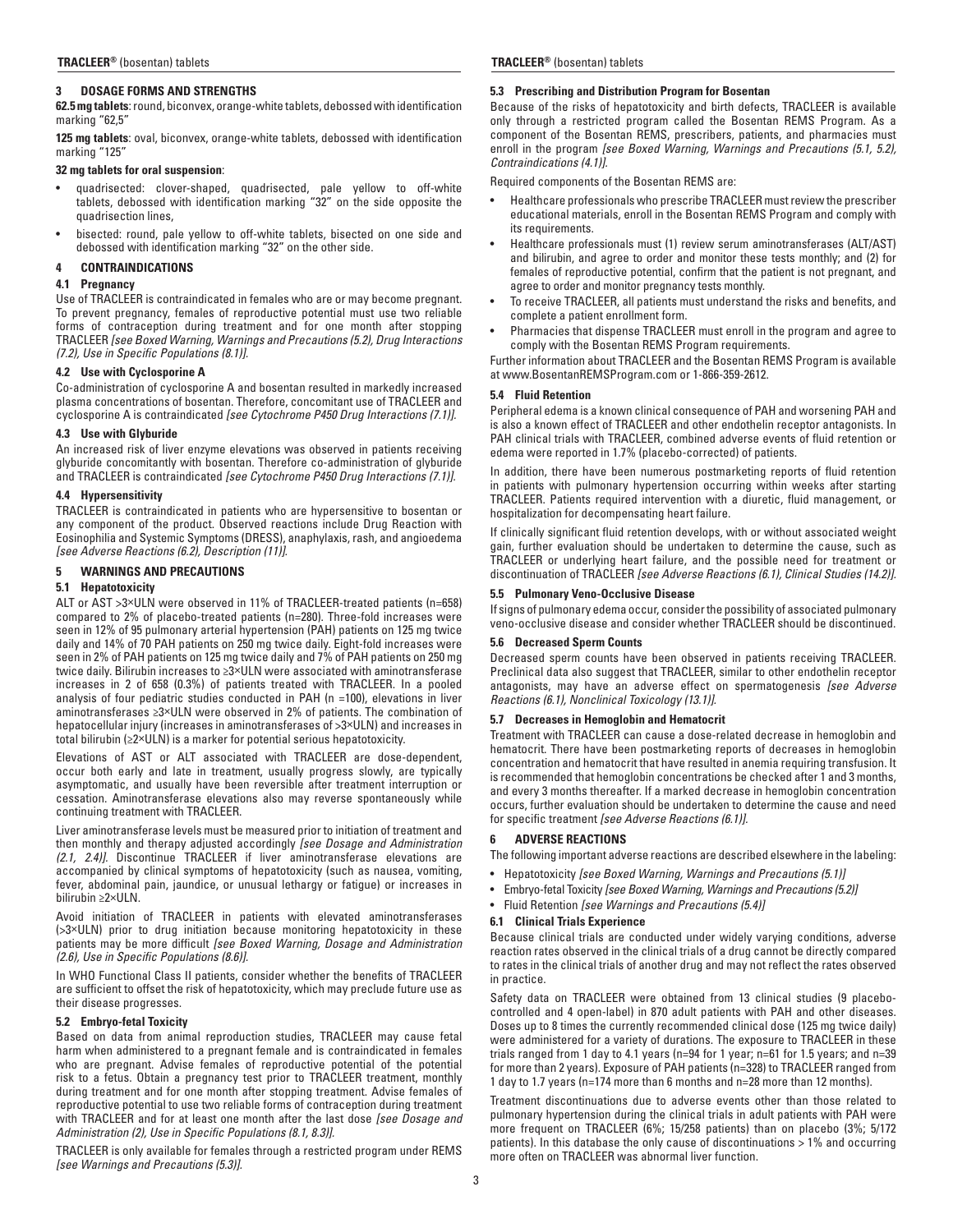The adverse drug events that occurred in ≥ 3% of the TRACLEER-treated patients and were more common on TRACLEER in placebo-controlled trials in PAH at doses of 125 or 250 mg twice daily are shown in Table 3:

#### **Table 3: Adverse events\* occurring in ≥3% of patients treated with TRACLEER 125-250 mg twice daily and more common on TRACLEER in placebocontrolled studies in pulmonary arterial hypertension**

| <b>Adverse Event</b>              |     | <b>TRACLEER</b><br>$n = 258$ | <b>Placebo</b><br>$n=172$ |     |
|-----------------------------------|-----|------------------------------|---------------------------|-----|
|                                   | No. | %                            | No.                       | %   |
| Respiratory Tract Infection**     | 56  | 22%                          | 30                        | 17% |
| Headache                          | 39  | 15%                          | 25                        | 14% |
| Edema                             | 28  | 11%                          | 16                        | 9%  |
| <b>Chest Pain</b>                 | 13  | 5%                           | 8                         | 5%  |
| Syncope                           | 12  | 5%                           | 7                         | 4%  |
| Flushing                          | 10  | 4%                           | 5                         | 3%  |
| Hypotension                       | 10  | 4%                           | 3                         | 2%  |
| <b>Sinusitis</b>                  | 9   | 4%                           | 4                         | 2%  |
| Arthralgia                        | 9   | 4%                           | 3                         | 2%  |
| Serum Aminotransferases, abnormal | 9   | 4%                           | 3                         | 2%  |
| Palpitations                      | 9   | 4%                           | 3                         | 2%  |
| Anemia                            | 8   | 3%                           |                           |     |

Note: only AEs with onset from start of treatment to 1 calendar day after end of treatment are included. All reported events (at least 3%) are included except those too general to be informative, and those not reasonably associated with the use of the drug because they were associated with the condition being treated or are very common in the treated population.

\*\* Respiratory Tract Infection combines the terms "Nasopharyngitis", "Upper Respiratory Tract Infection" and "Respiratory Tract Infection". Combined data from Study 351, BREATHE-1 and EARLY

TRACLEER was evaluated for safety in 119 pediatric patients in uncontrolled studies. The safety profile was similar to that observed in adult patients with PAH.

#### Decreased Sperm Counts

An open-label, single-arm, multicenter, safety study evaluated the effect on testicular function of TRACLEER 62.5 mg twice daily for 4 weeks, followed by 125 mg twice daily for 5 months. Twenty-five male patients with WHO functional class III and IV PAH and normal baseline sperm count were enrolled. Twentythree completed the study and 2 discontinued due to adverse events not related to testicular function. There was a decline in sperm count of at least 50% in 25% of the patients after 3 or 6 months of treatment with TRACLEER. Sperm count remained within the normal range in all 22 patients with data after 6 months and no changes in sperm morphology, sperm motility, or hormone levels were observed. One patient developed marked oligospermia at 3 months and the sperm count remained low with 2 follow-up measurements over the subsequent 6 weeks. TRACLEER was discontinued and after 2 months the sperm count had returned to baseline levels. Based on these findings and preclinical data from endothelin receptor antagonists, it cannot be excluded that endothelin receptor antagonists such as TRACLEER have an adverse effect on spermatogenesis.

#### Decreases in Hemoglobin and Hematocrit

Treatment with TRACLEER can cause a dose-related decrease in hemoglobin and hematocrit. It is recommended that hemoglobin concentrations be checked after 1 and 3 months, and every 3 months thereafter. If a marked decrease in hemoglobin concentration occurs, further evaluation should be undertaken to determine the cause and need for specific treatment.

The overall mean decrease in hemoglobin concentration for adult TRACLEERtreated patients was 0.9 g/dL (change to end of treatment). Most of this decrease of hemoglobin concentration was detected during the first few weeks of TRACLEER treatment and hemoglobin levels stabilized by 4–12 weeks of TRACLEER treatment. In placebo-controlled studies of all uses of TRACLEER, marked decreases in hemoglobin (> 15% decrease from baseline resulting in values < 11 g/dL) were observed in 6% of TRACLEER-treated patients and 3% of placebo-treated patients. In patients with PAH treated with doses of 125 and 250 mg twice daily, marked decreases in hemoglobin occurred in 3% compared to 1% in placebo-treated patients.

A decrease in hemoglobin concentration by at least 1 g/dL was observed in 57% of TRACLEER-treated patients as compared to 29% of placebo-treated patients. In 80% of those patients whose hemoglobin decreased by at least 1 g/dL, the decrease occurred during the first 6 weeks of TRACLEER treatment.

During the course of treatment, the hemoglobin concentration remained within normal limits in 68% of TRACLEER-treated patients compared to 76% of placebo patients. The explanation for the change in hemoglobin is not known, but it does not appear to be hemorrhage or hemolysis.

#### **TRACLEER®** (bosentan) tablets **TRACLEER®** (bosentan) tablets

In a pooled analysis of pediatric patients (N=100) with PAH treated with TRACLEER, a decrease in hemoglobin levels to < 10 g/dL from baseline was reported in 11% of patients. There was no decrease to < 8 g/dL.

#### **6.2 Postmarketing Experience**

There have been several postmarketing reports of angioedema associated with the use of TRACLEER. The onset of the reported cases occurred within a range of 8 hours to 21 days after starting therapy. Some patients were treated with an antihistamine and their signs of angioedema resolved without discontinuing TRACLEER.

The following additional adverse reactions have been reported during the postapproval use of TRACLEER. Because these adverse reactions are reported from a population of uncertain size, it is not always possible to reliably estimate their frequency or establish a causal relationship to TRACLEER exposure:

- Unexplained hepatic cirrhosis *[see Boxed Warning]*
- Liver failure *[see Boxed Warning]*
- Hypersensitivity, DRESS, and anaphylaxis *[see Contraindications (4.4)]*
- **Thrombocytopenia**
- Rash
- Jaundice
- Anemia requiring transfusion
- Neutropenia and leukopenia
- Nasal congestion
- **7 DRUG INTERACTIONS**

#### **7.1 Cytochrome P450 Drug Interactions**

Bosentan is metabolized by CYP2C9 and CYP3A. Inhibition of these enzymes may increase the plasma concentration of bosentan *[see Pharmacokinetics (12.3)].*  Concomitant administration of both a CYP2C9 inhibitor (such as fluconazole or amiodarone) and a strong CYP3A inhibitor (e.g., ketoconazole, itraconazole) or a moderate CYP3A inhibitor (e.g., amprenavir, erythromycin, fluconazole, diltiazem) with TRACLEER will likely lead to large increases in plasma concentrations of bosentan. Co-administration of such combinations of a CYP2C9 inhibitor plus a strong or moderate CYP3A inhibitor with TRACLEER is not recommended.

Bosentan is an inducer of CYP3A and CYP2C9. Consequently plasma concentrations of drugs metabolized by these two isozymes will be decreased when TRACLEER is coadministered. Bosentan had no relevant inhibitory effect on any CYP isozyme *in vitro* (CYP1A2, CYP2C9, CYP2C19, CYP2D6, CYP3A). Consequently, TRACLEER is not expected to increase the plasma concentrations of drugs metabolized by these enzymes.

#### **Figure 1. CYP3A induction-mediated effect of bosentan on other drugs**

| Interacting drug           |            |     |                                         |      | <b>Recommendation</b>        |
|----------------------------|------------|-----|-----------------------------------------|------|------------------------------|
| Cyclosporin A              | Cmax       |     |                                         |      | contraindicated              |
|                            | <b>AUC</b> |     |                                         |      |                              |
| Glyburide                  | Cmax       |     |                                         |      | contraindicated              |
|                            | <b>AUC</b> |     |                                         |      |                              |
| Simvastatin                | Cmax       |     |                                         |      | monitor cholesterol          |
|                            | <b>AUC</b> |     |                                         |      |                              |
| ß-Hydroxy acid simvastatin | Cmax       |     |                                         |      | monitor cholesterol          |
|                            | <b>AUC</b> |     |                                         |      |                              |
| Norethindrone              | <b>AUC</b> |     |                                         |      | use additional contraception |
| Ethinyl estradiol          | <b>AUC</b> |     |                                         |      | use additional contraception |
|                            |            |     |                                         |      |                              |
|                            |            | 1/5 | 1/2<br>Fold change of integration do in | 1.25 |                              |

# **Figure 2. Effect of other drugs on bosentan**

| Interacting drug                        |               |     |     |                                           |   |    |    |    |    | Recommendation  |
|-----------------------------------------|---------------|-----|-----|-------------------------------------------|---|----|----|----|----|-----------------|
| Cyclosporin A<br><b>OATP</b> inhibition | Ctrough Day 2 |     |     |                                           |   |    |    |    |    | contraindicated |
|                                         | Ctrough (ss)  |     |     |                                           |   |    |    |    |    |                 |
| Lopinavir/ritonavir<br>OATP and CYP3A   | Cmax          |     |     |                                           |   |    |    |    |    | dose reduction  |
| inhibition                              | <b>AUC</b>    |     |     |                                           |   |    |    |    |    |                 |
| Rifampin<br>CYP3A and CYP2C9            | Cmax          |     |     |                                           |   |    |    |    |    | AST/ALT weekly  |
| induction and<br><b>OATP</b> inhibition | <b>AUC</b>    |     |     |                                           |   |    |    |    |    |                 |
|                                         |               |     |     |                                           |   |    |    |    |    |                 |
|                                         |               | 1/4 | 1/2 | $\overline{c}$<br>Fold-change of bosentan | 5 | 10 | 20 | 30 | 50 |                 |

#### **7.2 Hormonal Contraceptives**

Hormonal contraceptives, including oral, injectable, transdermal, and implantable forms, may not be reliable when TRACLEER is co-administered. Females should practice additional methods of contraception and not rely on hormonal contraception alone when taking TRACLEER *[see Use in Specific Populations (8.3)].*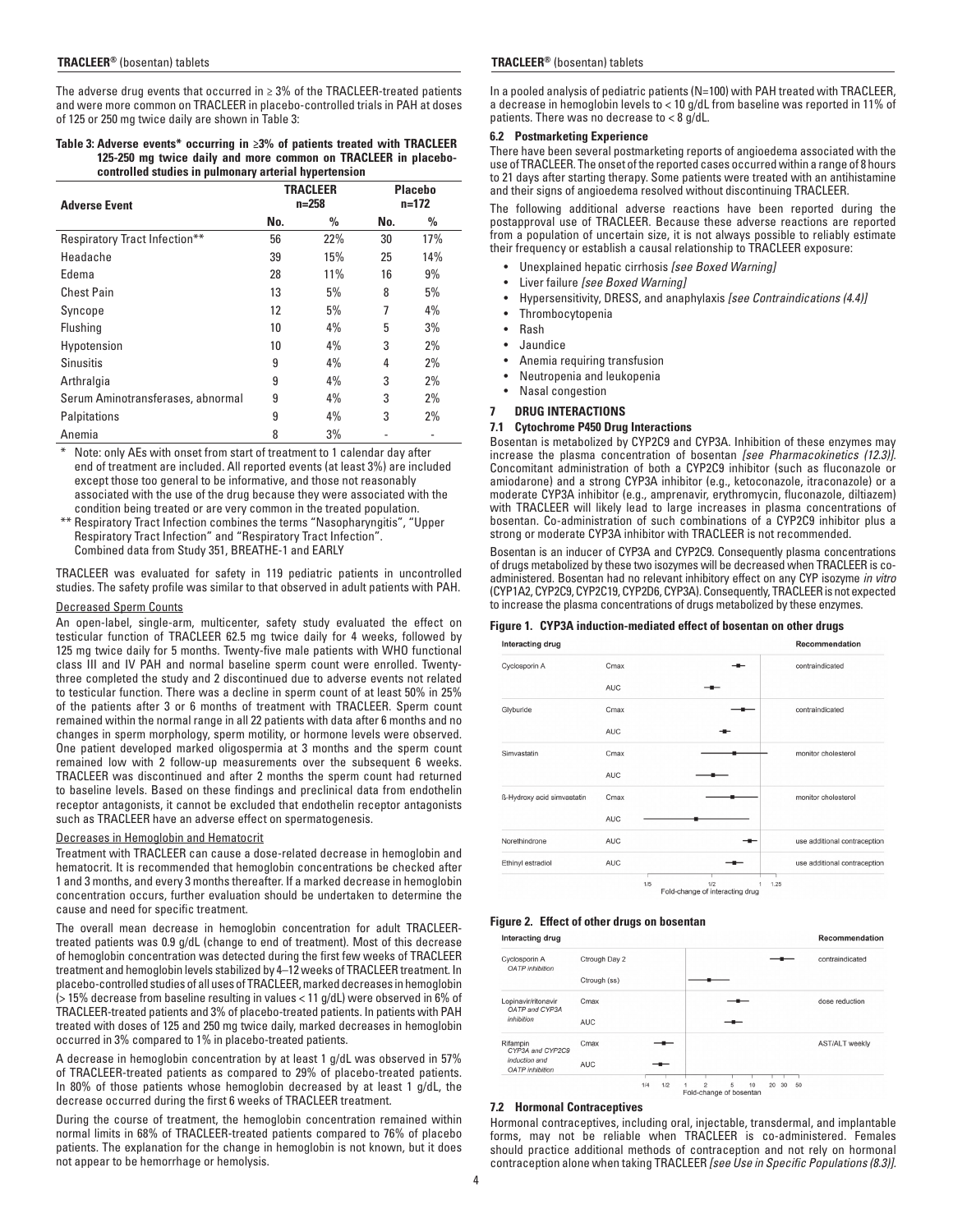An interaction study demonstrated that co-administration of bosentan and a combination oral hormonal contraceptive produced average decreases of norethindrone and ethinyl estradiol levels of 14% and 31%, respectively. However, decreases in exposure were as much as 56% and 66%, respectively, in individual subjects.

# **8 USE IN SPECIFIC POPULATIONS**

# **8.1 Pregnancy**

# Risk Summary

Based on data from animal reproduction studies, TRACLEER may cause fetal harm, including birth defects and fetal death, when administered to a pregnant female and is contraindicated during pregnancy *[see Contraindications (4.1)].* There are limited data on TRACLEER use in pregnant women. In animal reproduction studies, oral administration of bosentan to pregnant rats at 2-times the maximum recommended human dose (MRHD) on a mg/m2 basis caused teratogenic effects in rats, including malformations of the head, mouth, face, and large blood vessels *[see Animal Data].* Advise pregnant women of the potential risk to a fetus.

The estimated background risk of major birth defects and miscarriage for the indicated population is unknown. All pregnancies have a background risk of birth defect, loss, or other adverse outcomes. In the U.S. general population, the estimated background risk of major birth defects and miscarriage in clinically recognized pregnancies is 2-4% and 15-20%, respectively.

# Data

### *Animal Data*

Bosentan was teratogenic in rats given oral doses two times the MRHD (on a mg/m2 basis). In an embryo-fetal toxicity study in rats, bosentan showed dose-dependent teratogenic effects, including malformations of the head, mouth, face and large blood vessels. Bosentan increased stillbirths and pup mortality at oral doses 2 and 10 times the MRHD (on a mg/m2 basis). Although birth defects were not observed in rabbits given oral doses of up to the equivalent of 10.5 g/day in a 70 kg person, plasma concentrations of bosentan in rabbits were lower than those reached in the rat. The similarity of malformations induced by bosentan and those observed in endothelin-1 knockout mice and in animals treated with other endothelin receptor antagonists indicates that embryo-fetal toxicity is a class effect of these drugs.

### **8.2 Lactation**

# Risk Summary

There are no data on the presence of bosentan in human milk, the effects on the breastfed infant, or the effect on milk production. Because of the potential for serious adverse reactions, such as fluid retention and hepatotoxicity, in breastfed infants from TRACLEER, advise women not to breastfeed during treatment with TRACLEER.

### **8.3 Females and Males of Reproductive Potential**

#### Pregnancy Testing

Verify the pregnancy status of females of reproductive potential prior to initiating TRACLEER, monthly during treatment and one month after stopping treatment with TRACLEER. The patient should contact her physician immediately for pregnancy testing if onset of menses is delayed or pregnancy is suspected. If the pregnancy test is positive, the physician and patient must discuss the risks to her, the pregnancy, and the fetus.

# **Contraception**

Drug interaction studies show that bosentan reduces serum levels of the estrogen and progestin in oral contraceptives. Based on these findings, hormonal contraceptives (including oral, injectable, transdermal, and implantable contraceptives) may be less effective for preventing pregnancy in patients using TRACLEER and should not be used as a patient's only contraceptive method *[see Drug Interactions (7.2)].* Females of reproductive potential using TRACLEER must use two acceptable methods of contraception during treatment and for 1 month after treatment with TRACLEER. Patients may choose one highly effective form of contraception (intrauterine devices (IUD) or tubal sterilization) or a combination of methods (hormone method with a barrier method or two barrier methods). If a partner's vasectomy is the chosen method of contraception, a hormone or barrier method must be used along with this method. Counsel patients on pregnancy planning and prevention, including emergency contraception, or designate counseling by another healthcare provider trained in contraceptive counseling *[see Boxed Warning].*

### **Infertility**

# *Males*

Decreased sperm counts have been observed in patients receiving TRACLEER. Based on these findings and findings in animals, TRACLEER may impair fertility in males of reproductive potential. It is not known whether effects on fertility would be reversible *[see Warnings and Precautions (5.6), Adverse Reactions (6.1), Nonclinical Toxicology (13.1)].*

### **8.4 Pediatric Use**

The efficacy of TRACLEER in patients <18 years is supported by data from an uncontrolled trial in which 19 pediatric patients were treated with TRACLEER. In this study, cardiopulmonary hemodynamic improvements were similar to those

### **TRACLEER®** (bosentan) tablets **TRACLEER®** (bosentan) tablets

seen in adults treated with TRACLEER *[see Pulmonary Arterial Hypertension (14.1)].* Safety in pediatric patients is supported by data from 100 pediatric patients treated with TRACLEER for a median of 17 months *[see Clinical Studies Experience (6.1), Pulmonary Arterial Hypertension (14.1)].*

# Juvenile Animal Toxicity Data

In a juvenile rat toxicity study, rats were treated from Day 4 postpartum to adulthood (Day 69 postpartum). Decreased body weights, absolute weights of testes and epididymides, and reduced number of sperm in epididymides were observed after weaning. No effect on testis histology or sperm morphology and function was seen. The NOAEL was 4 times (at Day 4 postpartum) and 2 times (Day 69 postpartum) the human therapeutic exposure, respectively.

No effects on general development, sensory, cognitive function and reproductive performance were detected at the highest dose tested in juvenile rats, 7 times the therapeutic exposure in children with PAH.

#### **8.5 Geriatric Use**

Clinical studies of TRACLEER did not include sufficient numbers of subjects aged 65 and older to determine whether they respond differently from younger subjects.

# **8.6 Hepatic Impairment**

Because there is *in vitro* and *in vivo* evidence that the main route of excretion of bosentan is biliary, liver impairment could be expected to increase exposure  $(C<sub>max</sub>$  and AUC) of bosentan. The pharmacokinetics of TRACLEER have not been evaluated in patients with severe liver impairment (Child-Pugh Class C). In patients with moderate hepatic impairment (Child-Pugh Class B), the systemic exposures to bosentan and its active metabolite increased significantly. TRACLEER should generally be avoided in patients with moderate or severe liver impairment. Pharmacokinetics of bosentan were not altered in patients with mild impairment of hepatic function (Child-Pugh Class A) *[see Dosage and Administration (2.6), Warnings and Precautions (5.1), Pharmacokinetics (12.3)].*

# **8.7 Renal Impairment**

The effect of renal impairment on the pharmacokinetics of bosentan is small and does not require dosing adjustment *[see Pharmacokinetics (12.3)].*

# **10 OVERDOSAGE**

Bosentan has been given as a single dose of up to 2400 mg in normal volunteers, or up to 2000 mg/day for 2 months in patients, without any major clinical consequences. The most common side effect was headache of mild to moderate intensity. In the cyclosporine A interaction study, in which doses of 500 and 1000 mg twice daily of bosentan were given concomitantly with cyclosporine A, trough plasma concentrations of bosentan increased 30-fold, resulting in severe headache, nausea, and vomiting, but no serious adverse events. Mild decreases in blood pressure and increases in heart rate were observed.

In the postmarketing period, there was one reported overdose of 10,000 mg of TRACLEER taken by an adolescent male patient. He had symptoms of nausea, vomiting, hypotension, dizziness, sweating, and blurred vision. He recovered within 24 hours with blood pressure support.

Bosentan is unlikely to be effectively removed by dialysis due to the high molecular weight and extensive plasma protein binding.

### **11 DESCRIPTION**

TRACLEER® is the proprietary name for bosentan, an endothelin receptor antagonist that belongs to a class of highly substituted pyrimidine derivatives, with no chiral centers. It is designated chemically as 4-tert-butyl-N-[6-(2-hydroxy-ethoxy)-5-(2 methoxy-phenoxy)-[2,2´]-bipyrimidin-4-yl]- benzenesulfonamide monohydrate and has the following structural formula:



Bosentan has a molecular weight of 569.64 and a molecular formula of  $C_{27}H_{29}N_5O_6S\bullet H_2O$ . Bosentan is a white to yellowish powder. It is poorly soluble in water (1.0 mg/100 mL) and in aqueous solutions at low pH (0.1 mg/100 mL at pH 1.1 and 4.0; 0.2 mg/100 mL at pH 5.0). Solubility increases at higher pH values (43 mg/100 mL at pH 7.5). In the solid state, bosentan is very stable, is not hygroscopic and is not light sensitive.

TRACLEER is available as 62.5 mg and 125 mg film-coated tablets for oral administration, and contains the following excipients: corn starch, ethylcellulose, glyceryl behenate, hydroxypropylmethylcellulose, iron oxide red, iron oxide yellow, magnesium stearate, povidone, pregelatinized starch, sodium starch glycolate, talc, titanium dioxide, and triacetin. Each TRACLEER 62.5 mg tablet contains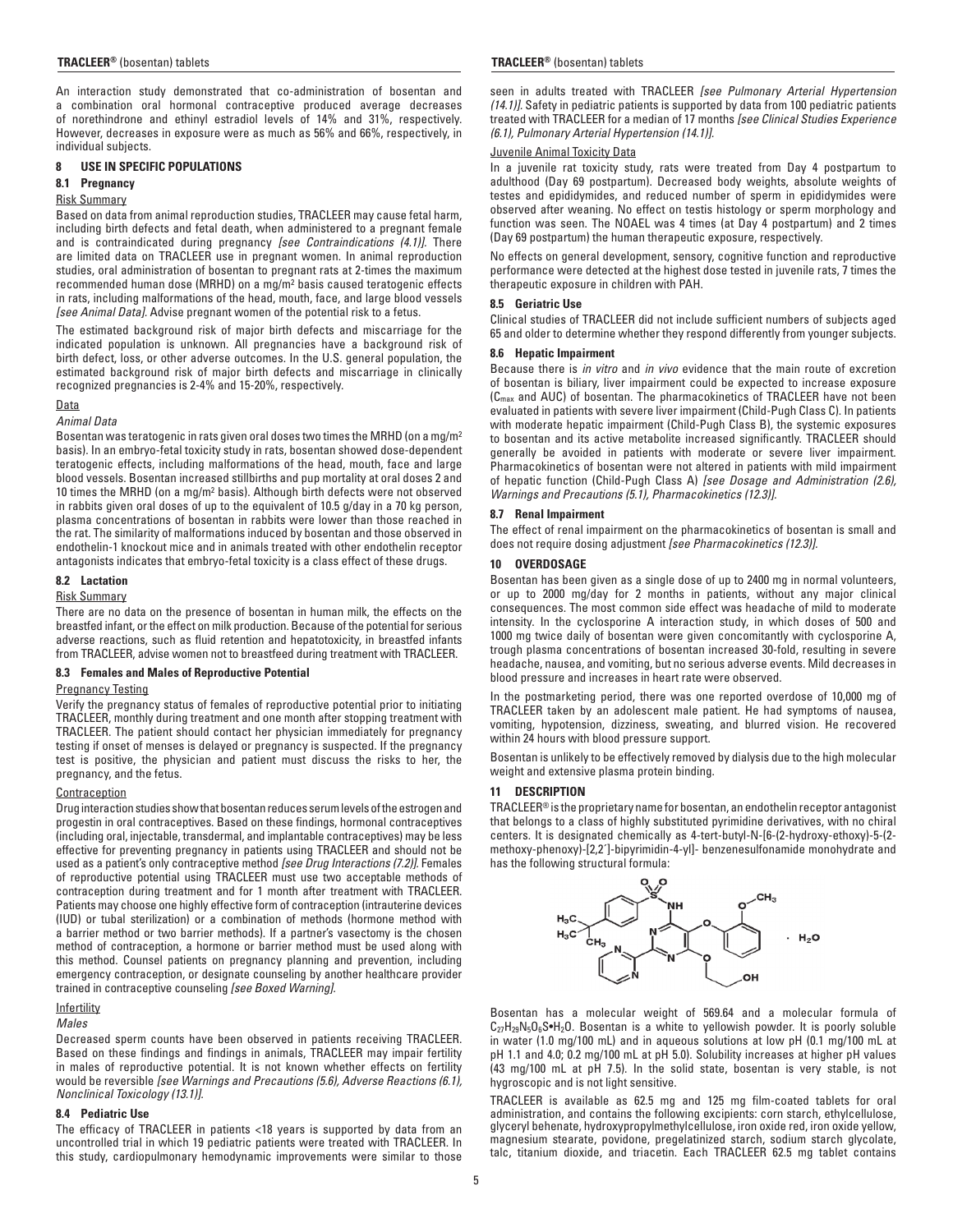64.54 mg of bosentan monohydrate, equivalent to 62.5 mg of anhydrous bosentan. Each TRACLEER 125 mg tablet contains 129.08 mg of bosentan monohydrate, equivalent to 125 mg of anhydrous bosentan.

TRACLEER is also available as a 32 mg tablet for oral suspension and contains the following excipients: acesulfame potassium, aspartame (E951), calcium hydrogen phosphate anhydrous, cellulose microcrystalline, croscarmellose sodium, magnesium stearate, silica colloidal anhydrous, tartaric acid, and tutti frutti flavor. Each dispersible tablet contains 1.87 mg of phenylalanine. Each dispersible tablet contains 33.045 mg of bosentan monohydrate, equivalent to 32 mg anhydrous bosentan.

#### **12 CLINICAL PHARMACOLOGY**

#### **12.1 Mechanism of Action**

Bosentan is a specific and competitive antagonist at endothelin receptor types  $ET_A$  and  $ET_B$ . Bosentan has a slightly higher affinity for  $ET_A$  receptors than for  $ET_B$ receptors. The clinical impact of dual endothelin blockage is unknown.

Endothelin-1 (ET-1) is a neurohormone, the effects of which are mediated by binding to  $ET_A$  and  $ET_B$  receptors in the endothelium and vascular smooth muscle. ET-1 concentrations are elevated in plasma and lung tissue of patients with PAH, suggesting a pathogenic role for ET-1 in this disease.

# **12.3 Pharmacokinetics**

#### **General**

After oral administration, maximum plasma concentrations of bosentan are attained within 3–5 hours and the terminal elimination half-life is about 5 hours in healthy adult subjects. The exposure to bosentan after intravenous and oral administration is about twice as high in adult patients with PAH as it is in healthy adult subjects.

In a relative bioavailability study in healthy adults, the peak plasma concentration and area under the plasma concentration-time curve for bosentan are on an average 14% and 11%, respectively, lower following administration of the oral dispersible tablet compared to the film-coated tablet.

#### **Absorption**

The absolute bioavailability of bosentan in normal volunteers is about 50% and is unaffected by food.

Bosentan is highly bound (> 98%) to plasma proteins, mainly albumin. Bosentan does not penetrate into erythrocytes. The volume of distribution is about 18 L.

# Elimination

### *Metabolism*

Bosentan has three metabolites, one of which is pharmacologically active and may contribute 10%–20% of the effect of bosentan. Bosentan is an inducer of CYP2C9 and CYP3A and possibly also of CYP2C19. Upon multiple oral dosing, plasma concentrations in healthy adults decrease gradually to 50-65% of those seen after single dose administration, probably the effect of auto-induction of the metabolizing liver enzymes. Steady-state is reached within 3-5 days.

### *Excretion*

Bosentan is eliminated by biliary excretion following metabolism in the liver. Less than 3% of an administered oral dose is recovered in urine. Total clearance after a single intravenous dose is about 4 L/h in patients with PAH.

#### Specific Populations

#### *Pediatrics*

The average plasma exposure to bosentan at steady state (AUC<sub>ss</sub>) in pediatric patients with PAH aged 3 to 15 years treated with 31.25, 62.5 or 125 mg (approximately 2 mg/kg) film-coated tablet twice daily is 37% lower than that observed in adult patients with PAH receiving 125 mg film-coated tablet twice daily. Following administration of 4 mg/kg twice daily doses of dispersible tablet in patients with PAH aged 2 to 11 years, the average systemic exposure to bosentan at steady state is similar to that observed with 2 mg/kg. The average exposure to bosentan in these pediatric patients was approximately half the exposure in adult patients treated with 125 mg film-coated tablets twice daily.

The exposure to bosentan at 2 mg/kg three times daily dosing of dispersible tablet is similar to that of 2 mg/kg twice daily dosing in patients with PAH aged 3 months to 12 years.

Based on these findings, exposure to bosentan reaches a plateau at lower doses in pediatric patients than in adults, and doses higher than 2 mg/kg twice daily do not increase the exposure to bosentan in pediatric patients.

#### *Hepatic Impairment*

*In vitro* and *in vivo* evidence showing extensive hepatic metabolism of bosentan suggests that liver impairment could significantly increase exposure to bosentan. In a study comparing 8 patients with mild liver impairment (Child-Pugh Class A) to 8 controls, the single- and multiple-dose pharmacokinetics of bosentan were not altered in patients with mild hepatic impairment.

In another small (N=8) pharmacokinetic study, the steady-state AUC of bosentan was on average 4.7 times higher and the active metabolite Ro 48-5033 was 12.4 times higher in 5 patients with moderately impaired liver function (Child-Pugh Class B) and PAH associated with portal hypertension than in 3 patients with normal liver function and PAH of other etiologies.

The pharmacokinetics of TRACLEER have not been evaluated in patients with severe liver impairment (Child-Pugh Class C) *[see Dosage and Administration (2.2), Warnings and Precautions (5.1), Use in Specific Populations (8.6)].*

#### *Renal Impairment*

In patients with severe renal impairment (creatinine clearance 15–30 mL/min), plasma concentrations of bosentan were essentially unchanged and plasma concentrations of the three metabolites were increased about 2-fold compared to subjects with normal renal function. These differences do not appear to be clinically important.

#### Drug Interactions

#### *Ketoconazole*

Co-administration of bosentan 125 mg twice daily and ketoconazole, a potent CYP3A inhibitor, increased the plasma concentrations of bosentan by approximately 100% in normal volunteers. No dose adjustment of TRACLEER is necessary, but increased effects of TRACLEER should be considered.

#### *Warfarin*

Co-administration of bosentan 500 mg twice daily for 6 days in normal volunteers decreased the plasma concentrations of both S-warfarin (a CYP2C9 substrate) and R-warfarin (a CYP3A substrate) by 29 and 38%, respectively. Clinical experience with concomitant administration of TRACLEER and warfarin in patients with PAH did not show clinically relevant changes in INR or warfarin dose (baseline vs. end of the clinical studies), and the need to change the warfarin dose during the trials due to changes in INR or due to adverse events was similar among TRACLEER- and placebo-treated patients.

#### *Digoxin, Nimodipine, and Losartan*

Bosentan has no significant pharmacokinetic interactions with digoxin and nimodipine, and losartan has no significant effect on plasma levels of bosentan.

#### *Sildenafil*

In normal volunteers, co-administration of multiple doses of 125 mg twice daily bosentan and 80 mg three times daily sildenafil resulted in a reduction of sildenafil plasma concentrations by 63% and increased bosentan plasma concentrations by 50%. The changes in plasma concentrations were not considered clinically relevant and dose adjustments are not necessary. This recommendation holds true when sildenafil is used for the treatment of PAH or erectile dysfunction.

#### *Tadalafil*

Bosentan (125 mg twice daily) reduced tadalafil (40 mg once per day) systemic exposure (AUC) by 42% and C<sub>max</sub> by 27% following multiple dose co-administration. Tadalafil did not affect the exposure (AUC and  $\textsf{C}_{\textsf{max}}$ ) of bosentan or its metabolites.

#### **Figure 3. CYP Induction-mediated effect of bosentan on other drugs**

| <b>Interacting drug</b>                       |                          | Recommendation               |
|-----------------------------------------------|--------------------------|------------------------------|
| Cyclosporin A<br>CYP3A induction              | Cmax                     | contraindicated              |
|                                               | <b>AUC</b>               |                              |
| Glyburide<br>CYP3A induction                  | Cmax                     | contraindicated              |
|                                               | <b>AUC</b>               |                              |
| Simvastatin<br>CYP3A induction                | Cmax                     | monitor cholesterol          |
|                                               | <b>AUC</b>               |                              |
| ß-Hydroxy acid simvastatin<br>CYP3A induction | Cmax                     | monitor cholesterol          |
|                                               | <b>AUC</b>               |                              |
| Digoxin<br>CYP3A induction                    | Cmax                     | no adjustment                |
|                                               | <b>AUC</b>               |                              |
| Sildenafil<br>CYP3A induction                 | Cmax                     | no adjustment                |
|                                               | <b>AUC</b>               |                              |
| S-Warfarin<br>CYP2C9 induction                | Cmax                     | no adjustment                |
|                                               | <b>AUC</b>               |                              |
| R-Warfarin<br>CYP3A induction                 | Cmax                     | no adjustment                |
|                                               | <b>AUC</b>               |                              |
| Norethindrone<br>CYP3A induction              | <b>AUC</b>               | use additional contraception |
| Ethinyl estradiol<br>CYP3A induction          | <b>AUC</b>               | use additional contraception |
| Nimodipine<br>CYP3A induction                 | plasma<br>concentrations | no adjustment                |
| Tadalafil<br>CYP3A induction                  | Cmax                     | no adjustment                |
|                                               | <b>AUC</b>               |                              |

 $\frac{1}{1/5}$ <br>Fold-change of interacting drug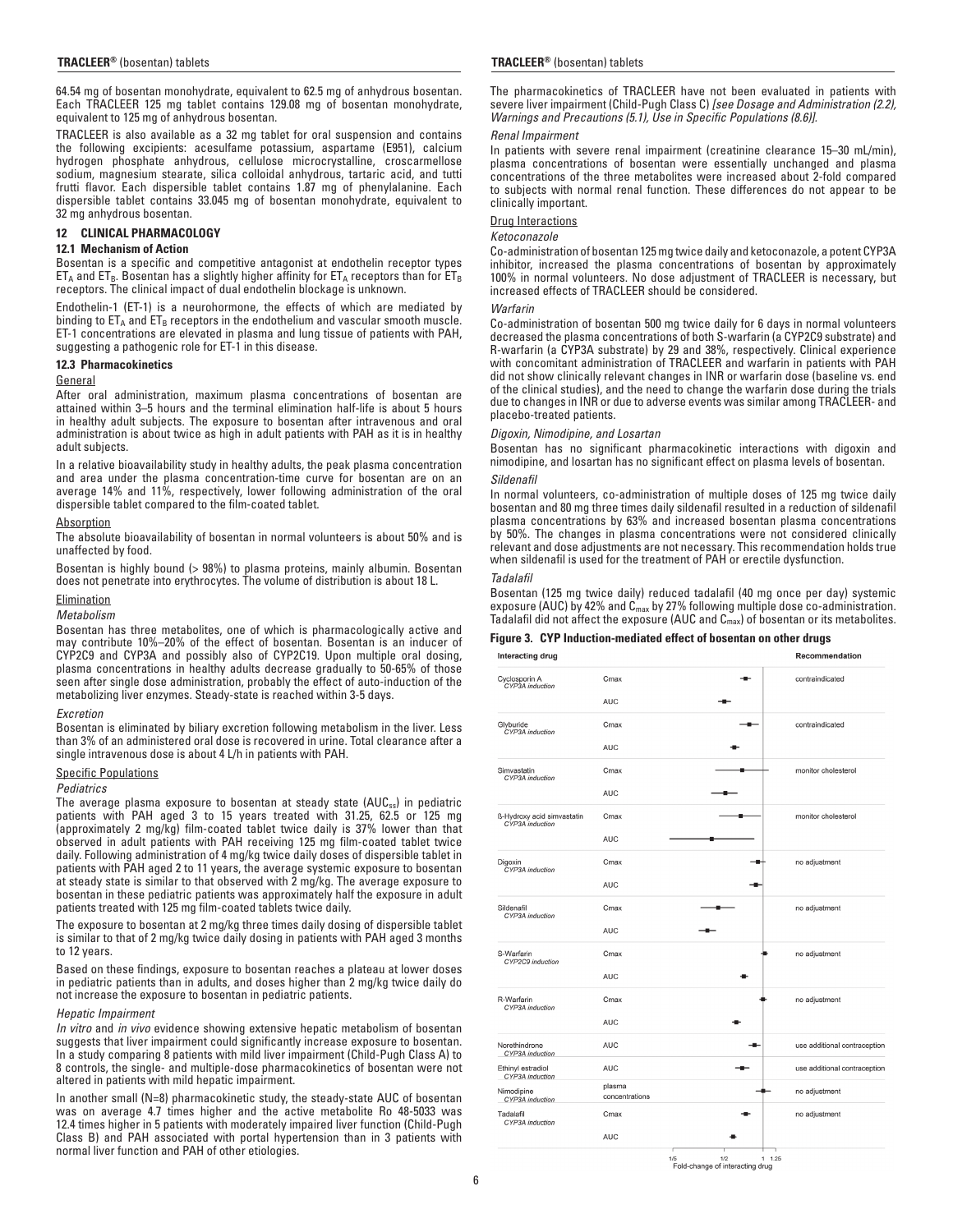# **Figure 4. Effects of other drugs on bosentan**

| Interacting drug                           |               |            |                              |                                    |                | Recommendation        |
|--------------------------------------------|---------------|------------|------------------------------|------------------------------------|----------------|-----------------------|
| Cyclosporin A<br><b>OATP</b> inhibition    | Ctrough Day 2 |            |                              |                                    |                | contraindicated       |
|                                            | Ctrough (ss)  |            |                              |                                    |                |                       |
| Lopinavir/ritonavir<br>OATP and CYP3A      | Cmax          |            |                              |                                    |                | dose reduction        |
| inhibition                                 | <b>AUC</b>    |            |                              |                                    |                |                       |
| Rifampin<br>CYP3A and CYP2C9               | Cmax          |            |                              |                                    |                | <b>AST/ALT</b> weekly |
| induction and<br><b>OATP</b> inhibition    | <b>AUC</b>    |            |                              |                                    |                |                       |
| Ketoconazole<br>CYP3A inhibition           | Cmax          |            |                              |                                    |                | no adjustment         |
|                                            | <b>AUC</b>    |            |                              |                                    |                |                       |
| Losartan<br>CYP3A4 and CYP2C9<br>substrate | Cmax          |            |                              |                                    |                | no adjustment         |
|                                            | <b>AUC</b>    |            |                              |                                    |                |                       |
| Sildenafil<br><b>OATP</b> inhibition       | Cmax          |            |                              |                                    |                | no adjustment         |
|                                            | <b>AUC</b>    |            |                              |                                    |                |                       |
| Tadalafil<br>CYP3A4 and CYP2C9             | Cmax          |            |                              |                                    |                | no adjustment         |
| substrate                                  | <b>AUC</b>    |            |                              |                                    |                |                       |
|                                            |               | 1/2<br>1/4 | $\overline{\mathbf{c}}$<br>1 | 5<br>10<br>Fold-change of bosentan | 30<br>50<br>20 |                       |

#### **13 NONCLINICAL TOXICOLOGY**

### **13.1 Carcinogenesis, Mutagenesis, Impairment of Fertility** Carcinogenesis and Mutagenesis

Two years of dietary administration of bosentan to mice produced an increased incidence of hepatocellular adenomas and carcinomas in males at doses as low as 450 mg/kg/day (about 8 times the maximum recommended human dose [MRHD] of 125 mg twice daily, on a mg/m2 basis). In the same study, doses greater than 2000 mg/kg/day (about 32 times the MRHD) were associated with an increased incidence of colon adenomas in both males and females. In rats, dietary administration of bosentan for two years was associated with an increased incidence of brain astrocytomas in males at doses as low as 500 mg/kg/day (about 16 times the MRHD). In a comprehensive battery of *in vitro* tests (the microbial mutagenesis assay, the unscheduled DNA synthesis assay, the V-79 mammalian cell mutagenesis assay, and human lymphocyte assay) and an *in vivo* mouse micronucleus assay, there was no evidence for any mutagenic or clastogenic activity of bosentan.

#### Impairment of Fertility/Testicular Function

The development of testicular tubular atrophy and impaired fertility has been linked with the chronic administration of certain endothelin receptor antagonists in rodents.

Treatment with bosentan at oral doses of up to 1500 mg/kg/day (50 times the MRHD on a mg/m2 basis) or intravenous doses up to 40 mg/kg/day had no effects on sperm count, sperm motility, mating performance or fertility in male and female rats. An increased incidence of testicular tubular atrophy was observed in rats given bosentan orally at doses as low as 125 mg/kg/ day (about 4 times the MRHD and the lowest doses tested) for two years but not at doses as high as 1500 mg/kg/day (about 50 times the MRHD) for 6 months. Effects on sperm count and motility were evaluated only in the much shorter duration fertility studies in which males had been exposed to the drug for 4-6 weeks. An increased incidence of tubular atrophy was not observed in mice treated for 2 years at doses up to 4500 mg/kg/day (about 75 times the MRHD) or in dogs treated up to 12 months at doses up to 500 mg/kg/day (about 50 times the MRHD).

# **14 CLINICAL STUDIES**

### **14.1 Pulmonary Arterial Hypertension**

### WHO Functional Class III-IV

Two randomized, double-blind, multi-center, placebo-controlled trials were conducted in 32 and 213 patients. The larger study (BREATHE-1) compared 2 doses (125 mg twice daily and 250 mg twice daily) of TRACLEER with placebo. The smaller study (Study 351) compared 125 mg twice daily with placebo. Patients had severe (WHO functional Class III–IV) PAH: idiopathic or heritable PAH (72%) or PAH associated with scleroderma or other connective tissue diseases (21%), or to autoimmune diseases (7%). There were no patients with PAH associated with other conditions such as HIV disease or recurrent pulmonary emboli.

#### **TRACLEER®** (bosentan) tablets **TRACLEER®** (bosentan) tablets

In both studies, TRACLEER or placebo was added to patients' current therapy, which could have included a combination of digoxin, anticoagulants, diuretics, and vasodilators (e.g., calcium channel blockers, ACE inhibitors), but not epoprostenol. TRACLEER was given at a dose of 62.5 mg twice daily for 4 weeks and then at 125 mg twice daily or 250 mg twice daily for either 12 (BREATHE-1) or 8 (Study 351) additional weeks. The primary study endpoint was 6-minute walk distance. In addition, symptoms and functional status were assessed. Hemodynamic measurements were made at 12 weeks in Study 351.

The mean age was about 49 years. About 80% of patients were female, and about 80% were Caucasian. Patients had been diagnosed with pulmonary hypertension for a mean of 2.4 years.

### Submaximal Exercise Ability

Results of the 6-minute walk distance at 3 months (Study 351) or 4 months (BREATHE-1) are shown in Table 4.

# **Table 4: Effects of TRACLEER on 6-minute walk distance**

|                                   |                                                                 | <b>BREATHE-1</b>                                       |                            | Study 351                                                      |                          |  |  |
|-----------------------------------|-----------------------------------------------------------------|--------------------------------------------------------|----------------------------|----------------------------------------------------------------|--------------------------|--|--|
|                                   | <b>TRACLEER</b><br>125 <sub>mg</sub><br>twice daily<br>$(n=74)$ | <b>TRACLEER</b><br>$250$ mg<br>twice daily<br>$(n=70)$ | <b>Placebo</b><br>$(n=69)$ | <b>TRACLEER</b><br>$125 \text{ mg}$<br>twice daily<br>$(n=21)$ | <b>Placebo</b><br>(n=11) |  |  |
| <b>Baseline</b>                   | $326 \pm 73$                                                    | $333 \pm 75$                                           | $344 \pm 76$               | $360 \pm 86$                                                   | $355 \pm 82$             |  |  |
| <b>End point</b>                  | $353 \pm 115$                                                   | $379 \pm 101$                                          | $336 \pm 129$              | $431 \pm 66$                                                   | $350 \pm 147$            |  |  |
| <b>Change</b><br>from<br>baseline | $27 + 75$                                                       | $46 \pm 62$                                            | $-8 \pm 96$                | $70 \pm 56$                                                    | $-6 + 121$               |  |  |
| Placebo-<br>subtracted            | $35^{(a)}$                                                      | 54(h)                                                  |                            | 76(c)                                                          |                          |  |  |

Distance in meters: mean  $\pm$  standard deviation. Changes are to week 16 for BREATHE-1 and to week 12 for Study 351.

 $(a)$ <sub>p=0.01; by Wilcoxon;</sub> $(b)$ <sub>p=0.0001; by Wilcoxon;  $(c)$ <sub>p=0.02;</sub> by Student's t-test.</sub>

In both trials, treatment with TRACLEER resulted in a significant increase in exercise ability. The improvement in walk distance was apparent after 1 month of treatment (with 62.5 mg twice daily) and fully developed by about 2 months of treatment (Figure 5). It was maintained for up to 7 months of double-blind treatment. Walking distance was somewhat greater with 250 mg twice daily, but the potential for increased hepatotoxicity causes this dose not to be recommended *[see Dosage and Administration (2.1)].* There were no apparent differences in treatment effects on walk distance among subgroups analyzed by demographic factors, baseline disease severity, or disease etiology, but the studies had little power to detect such differences.

#### **Figure 5. Mean Change in 6-min Walk Distance (BREATHE-1)**



 Change from baseline in 6-minute walking distance from start of therapy to week 16 in the placebo and combined TRACLEER (125 mg twice daily and 250 mg twice daily) groups. Values are expressed as mean  $\pm$  standard error of the mean.

#### Hemodynamic Changes

Invasive hemodynamic parameters were assessed in Study 351. Treatment with TRACLEER led to a significant increase in cardiac index (CI) associated with a significant reduction in pulmonary artery pressure (PAP), pulmonary vascular resistance (PVR), and mean right atrial pressure (RAP) (Table 5).

The relationship between hemodynamic effects and improvements in 6-minute walk distance is unknown.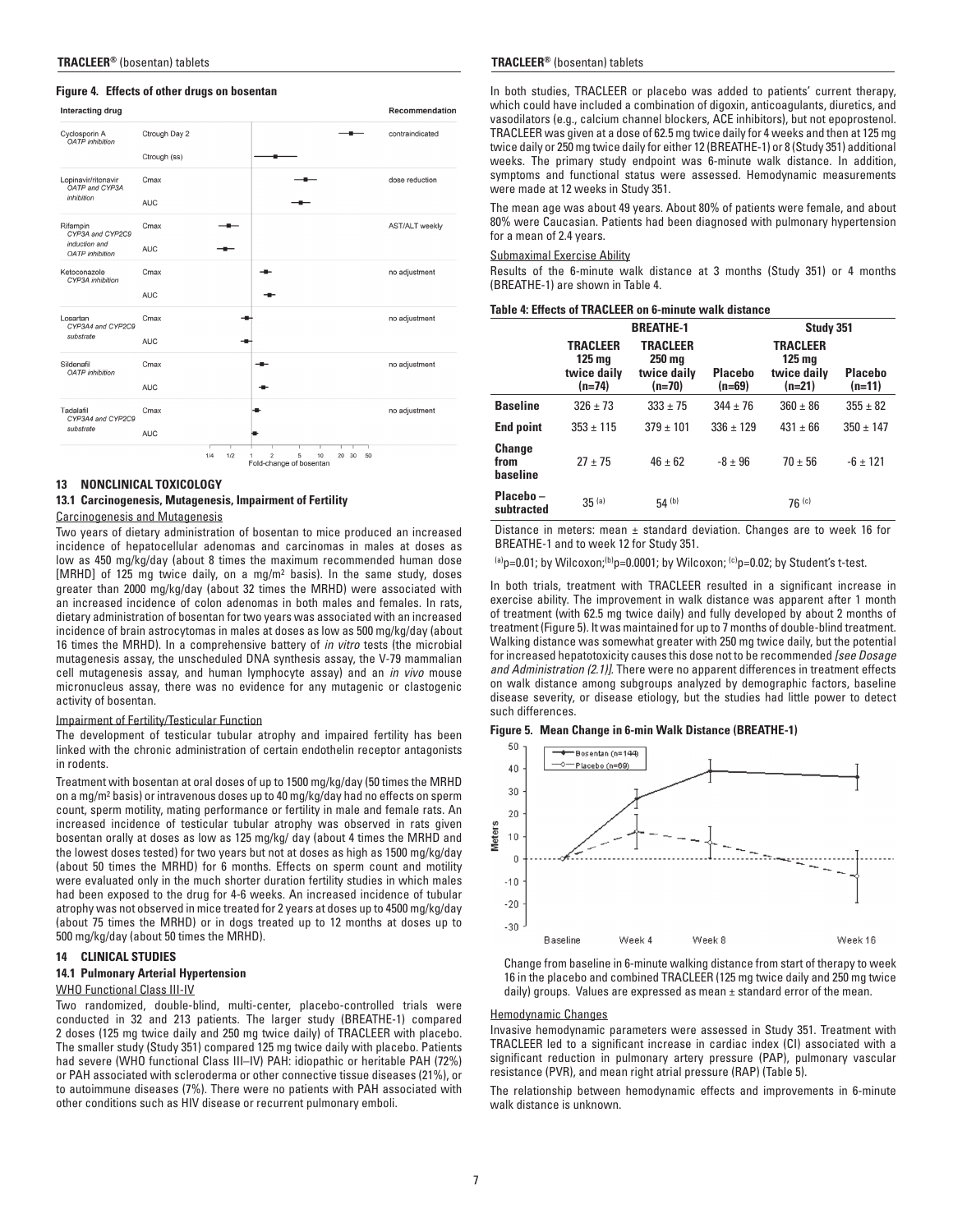### **Table 5: Change from Baseline to Week 12: Hemodynamic Parameters**

|                            | <b>TRACLEER</b><br>125 mg twice daily |              | <b>Placebo</b>  |
|----------------------------|---------------------------------------|--------------|-----------------|
| Cl (L/min/m <sup>2</sup> ) | $n=20$                                |              | $n=10$          |
| <b>Baseline</b>            | $2.35 \pm 0.73$                       |              | $2.48 \pm 1.03$ |
| Absolute Change            | $0.50 \pm 0.46$                       |              | $-0.52+0.48$    |
| Treatment Effect           |                                       | 1.02(a)      |                 |
| Mean PAP (mmHg)            | $n=20$                                |              | $n=10$          |
| <b>Baseline</b>            | $53.7 \pm 13.4$                       |              | $55.7 \pm 10.5$ |
| Absolute Change            | $-1.6 + 5.1$                          |              | $5.1 \pm 8.8$   |
| <b>Treatment Effect</b>    |                                       | $-6.7(b)$    |                 |
| PVR (dyn•sec•cm-5)         | $n = 19$                              |              | $n=10$          |
| <b>Baseline</b>            | $896 \pm 425$                         |              | $942 + 430$     |
| Absolute Change            | $-223+245$                            |              | $191 \pm 235$   |
| <b>Treatment Effect</b>    |                                       | $-415^{(a)}$ |                 |
| <b>Mean RAP (mmHg)</b>     | $n=19$                                |              | $n=10$          |
| <b>Baseline</b>            | $9.7 + 5.6$                           |              | $9.9 + 4.1$     |
| Absolute Change            | $-1.3 + 4.1$                          |              | $4.9 + 4.6$     |
| <b>Treatment Effect</b>    |                                       | $-6.2(a)$    |                 |
| Voluga ahawa ara maana LCD |                                       |              |                 |

Values shown are means ± SD

(a)p≤0.001; (b)p<0.02

#### Symptoms and Functional Status

Symptoms of PAH were assessed by Borg dyspnea score, WHO functional class, and rate of "clinical worsening." Clinical worsening was assessed as the sum of death, hospitalizations for PAH, discontinuation of therapy because of PAH, and need for epoprostenol. There was a significant reduction in dyspnea during walk tests (Borg dyspnea score), and significant improvement in WHO functional class in TRACLEER-treated patients. There was a significant reduction in the rate of clinical worsening (Table 6 and Figure 6). Figure 6 shows the log-rank test reflecting clinical worsening over 28 weeks.

#### **Table 6: Incidence of Clinical Worsening, Intent To Treat Population**

|                                             | <b>BREATHE-1</b>                                        |                            | Study 351                                                   |                            |  |
|---------------------------------------------|---------------------------------------------------------|----------------------------|-------------------------------------------------------------|----------------------------|--|
|                                             | <b>TRACLEER</b><br>125/250 mg<br>twice daily<br>(n=144) | <b>Placebo</b><br>$(n=69)$ | <b>TRACLEER</b><br><b>125 mg</b><br>twice daily<br>$(n=21)$ | <b>Placebo</b><br>$(n=11)$ |  |
| Patients with clinical worsening<br>[n (%)] | $9(6%)$ (a)                                             | 14 (20%)                   | $0(0\%)$ <sup>(b)</sup>                                     | 3(27%)                     |  |
| Death                                       | $1(1\%)$                                                | 2(3%)                      | $0(0\%)$                                                    | $0(0\%)$                   |  |
| <b>Hospitalization for PAH</b>              | 6(4%)                                                   | 9(13%)                     | $0(0\%)$                                                    | 3(27%)                     |  |
| Discontinuation due to<br>worsening of PAH  | 5(3%)                                                   | 6(9%)                      | $0(0\%)$                                                    | 3(27%)                     |  |
| Receipt of epoprostenol(c)                  | 4(3%)                                                   | 3(4%)                      | $0(0\%)$                                                    | 3(27%)                     |  |

Note: Patients may have had more than one reason for clinical worsening.

(a) p=0.0015 vs. placebo by log-rank test. There was no relevant difference

between the 125 mg and 250 mg twice daily groups.

(b) p=0.033 vs. placebo by Fisher's exact test.

(c) Receipt of epoprostenol was always a consequence of clinical worsening.

### **Figure 6. Time to Clinical Worsening (BREATHE-1)**



 Time from randomization to clinical worsening with Kaplan-Meier estimate of the proportions of failures in BREATHE-1. All patients (n=144 in the TRACLEER group and n=69 in the placebo group) participated in the first 16 weeks of the study. A subset of this population (n=35 in the TRACLEER group and 13 in the placebo group) continued double-blind therapy for up to 28 weeks.

#### **TRACLEER®** (bosentan) tablets **TRACLEER®** (bosentan) tablets

### WHO Functional Class II

In a randomized, double-blind, multicenter, placebo-controlled trial, 185 mildly symptomatic PAH patients with WHO Functional Class II (mean baseline 6-minute walk distance of 443 meters) received TRACLEER 62.5 mg twice daily for 4 weeks followed by 125 mg twice daily (n=93), or placebo (n=92) for 6 months. Enrolled patients were treatment-naïve (n=156) or on a stable dose of sildenafil (n=29). The coprimary endpoints were change from baseline to month 6 in PVR and 6-minute walk distance. Time to clinical worsening (assessed as the sum of death, hospitalization due to PAH complications, or symptomatic progression of PAH), Borg dyspnea index, change in WHO functional class and hemodynamics were assessed as secondary endpoints.

Compared with placebo, TRACLEER treatment was associated with a reduced incidence of worsening of at least one functional class (3% TRACLEER vs. 13% placebo, p=0.03), and improvement in hemodynamic variables (PVR, mPAP, TPR, cardiac index, and  $SVO<sub>2</sub>$ , p <0.05). The +19 m mean (+14 m median) increase in 6-minute walk distance with TRACLEER vs. placebo was not significant (p=0.08). There was a significant delay in time to clinical worsening (first seen primarily as symptomatic progression of PAH) with TRACLEER compared with placebo (hazard ratio 0.2, p=0.01). Findings were consistent in strata with or without treatment with sildenafil at baseline.

### Long-term Treatment of PAH

Long-term follow-up of patients with Class III and IV PAH who were treated with TRACLEER in open-label extensions of trials (N=235) showed that 93% and 84% of patients were still alive at 1 and 2 years, respectively, after the start of treatment.

These uncontrolled observations do not allow comparison with a group not given TRACLEER and cannot be used to determine the long-term effect of TRACLEER on mortality.

# Pediatric Studies

The efficacy of bosentan was evaluated in an open-label, uncontrolled study in 19 pediatric patients with PAH aged 3 to 15 years. Patients had primary pulmonary hypertension (n=10) or PAH related to congenital heart diseases (9 patients) and were WHO functional class II (n=15, 79%) or class III (n=4; 21%) at baseline. Patients were dosed with bosentan at approximately 2 mg/kg twice daily (body weight adjusted dose, corresponding to the recommended adult dose) *[see Dosage and Administration (2.1)]* for 12 weeks. Half of the patients in each group were already being treated with intravenous epoprostenol and the dose of epoprostenol remained constant for the duration of the study.

Hemodynamics were measured in 17 patients (Table 7). The mean decrease in PVR was 389 dyn•sec•cm-5, which was similar to the effect seen in adults. Hemodynamic improvements from baseline were similar with or without co-administration of epoprostenol.

#### **Table 7: Change from Baseline to Week 12: Hemodynamic Parameters**

|                            | <b>TRACLEER</b><br>2 mg/kg twice daily |
|----------------------------|----------------------------------------|
| Cl (L/min/m <sup>2</sup> ) | $n=17$                                 |
| <b>Baseline</b>            | $4.0 \pm 1.5$                          |
| Absolute Change            | $0.5 + 1.4$                            |
| <b>Mean PAP (mmHq)</b>     | n=18                                   |
| <b>Baseline</b>            | $60+18$                                |
| Absolute Change            | $-8\pm9$                               |
| PVR (dyn•sec•cm-5)         | $n=17$                                 |
| <b>Baseline</b>            | $1195 \pm 755$                         |
| Absolute Change            | $-389+616$                             |
| <b>Mean RAP (mmHg)</b>     | $n = 18$                               |
| <b>Baseline</b>            | $6.1 \pm 2.7$                          |
| Absolute Change            | $-0.5+2.3$                             |
|                            |                                        |

Values shown are means  $\pm$  SD

Pulmonary Arterial Hypertension in Adults related to Congenital Heart Disease with Left-to-Right Shunts

A small study (N=54) and its open-label extension (N=37) of up to 40 weeks in adult patients with Eisenmenger physiology demonstrated effects of TRACLEER on exercise and safety that were similar to those seen in other trials in patients with PAH (WHO Group 1).

### **14.2 Lack of Benefit in Congestive Heart Failure**

TRACLEER is not effective in the treatment of congestive heart failure with left ventricular dysfunction. In a pair of studies, 1613 subjects with NYHA Class III-IV heart failure, left ventricular ejection fraction <35%, on diuretics, ACE inhibitor, and other therapies, were randomized to placebo or TRACLEER (62.5 mg twice daily titrated as tolerated to 125 mg twice daily) and followed for up to 70 weeks. Use of TRACLEER was associated with no benefit on patient global assessment (the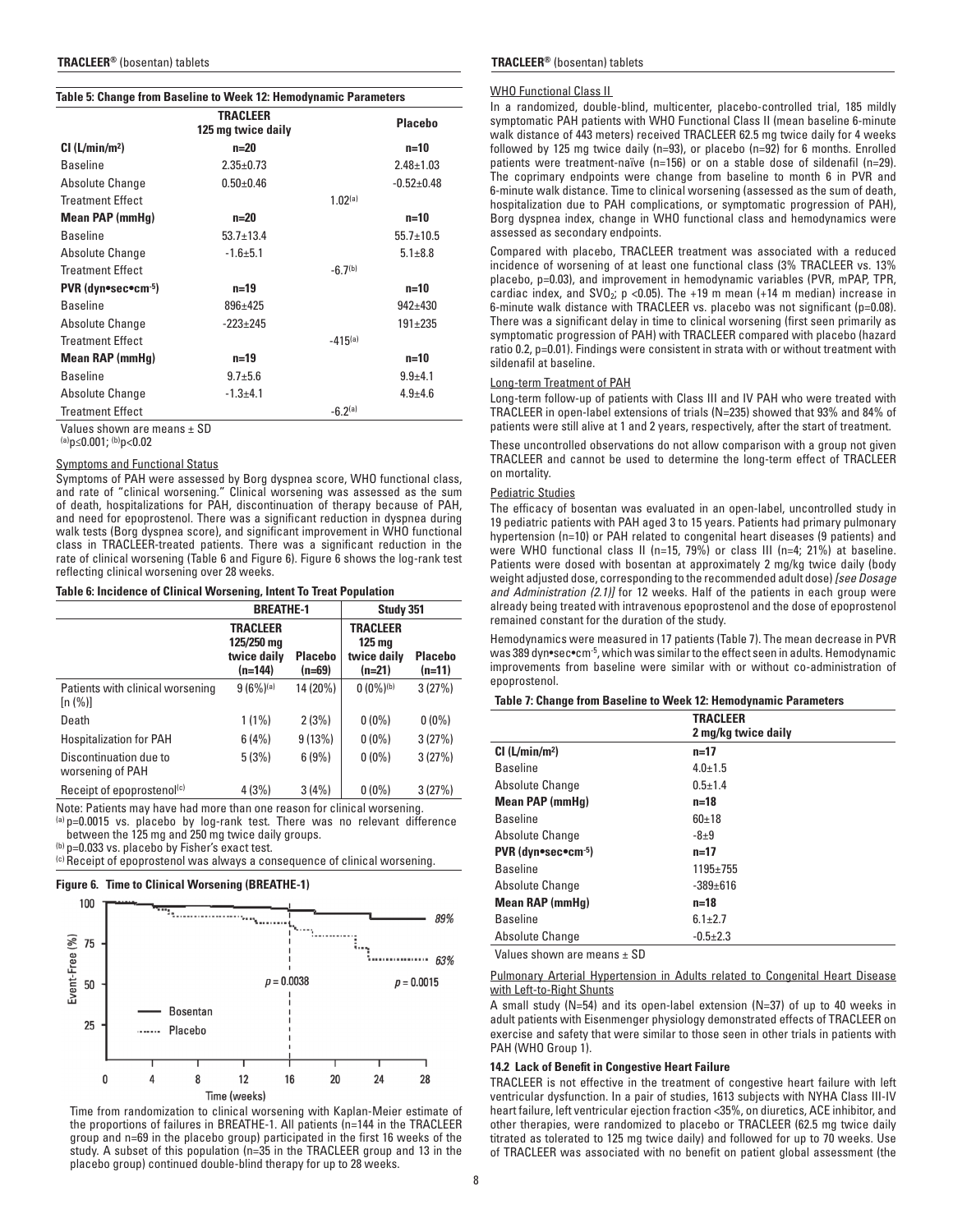#### **TRACLEER®** (bosentan) tablets **TRACLEER®** (bosentan) tablets

primary end point) or mortality. However, hospitalizations for heart failure were more common during the first 4 to 8 weeks after TRACLEER was initiated. In a placebo-controlled trial of patients with severe chronic heart failure, there was an increased incidence of hospitalization for CHF associated with weight gain and increased leg edema during the first 4-8 weeks of treatment with TRACLEER. Patients required intervention with a diuretic, fluid management, or hospitalization for decompensating heart failure.

#### **16 HOW SUPPLIED/STORAGE AND HANDLING**

**62.5 mg** film-coated, round, biconvex, orange-white tablets, debossed with identification marking "62,5", packaged in a white high-density polyethylene bottle and a white polypropylene child-resistant cap or in foil blister-strips for hospital unit-dosing.

NDC 66215-101-06: Bottle containing 60 tablets.

NDC 66215-101-03: Carton of 30 tablets in 10 blister strips of 3 tablets.

**125 mg** film-coated, oval, biconvex, orange-white tablets, debossed with identification marking "125", packaged in a white high-density polyethylene bottle and a white polypropylene child-resistant cap or in foil blister-strips for hospital unit-dosing.

NDC 66215-102-06: Bottle containing 60 tablets.

NDC 66215-102-03: Carton of 30 tablets in 10 blister strips of 3 tablets.

**32 mg** tablets for oral suspension, pale yellow to off-white, clover-shaped, quadrisected on one side and debossed with identification marking "32" on the other side, packaged in child resistant Aluminum/Aluminum peel-push blisters.

NDC 66215-103-56: Carton of 56 tablets for oral suspension in 4 blister-strips of 14 tablets.

NDC 66215-103-14: Blister strip of 14 tablets for oral suspension.

**32 mg** tablets for oral suspension, pale yellow to off-white, round, bisected on one side and debossed with identification marking "32" on the other side, packaged in child resistant Aluminum/Aluminum peel-push blisters.

NDC 66215-232-56: Carton of 56 tablets for oral suspension in 4 blister-strips of 14 tablets.

NDC 66215-232-14: Blister strip of 14 tablets for oral suspension.

Store at 20ºC to 25ºC (68ºF to 77ºF). Excursions are permitted between 15°C and 30°C (59°F and 86°F). [See USP Controlled Room Temperature]. These storage temperatures apply to both film-coated and dispersible tablets. Divided dispersible tablets should be stored under the same conditions and used within 7 days. Tablet pieces may be returned to the opened blister and stored there out of reach of children for up to 7 days.

#### **Keep out of reach of children.**

# **17 PATIENT COUNSELING INFORMATION**

# **Advise the patient to read the FDA-approved patient labeling (Medication Guide)** Restricted access

Advise the patient that TRACLEER is only available through a restricted access program called the Bosentan REMS Program.

As a component of the Bosentan REMS, prescribers must review the contents of the TRACLEER Medication Guide with the patient before initiating TRACLEER.

Instruct patients that the risks associated with TRACLEER include:

# **• Hepatotoxicity**

 Discuss with the patient the requirement to measure serum aminotransferases monthly.

#### **• Embryo-fetal toxicity**

 Educate and counsel female patients of reproductive potential about the need to use reliable methods of contraception during treatment with TRACLEER and for one month after treatment discontinuation. Females of reproductive potential must have monthly pregnancy tests and must use two different forms of contraception while taking TRACLEER and for one month after discontinuing TRACLEER *[see Use in Specific Populations (8.1)].*

 Females who have intrauterine devices (IUD) or tubal sterilization can use these contraceptive methods alone. Patients should be instructed to immediately contact their physician if they suspect they may be pregnant. Patients should seek additional contraceptive advice from a gynecologist or similar expert as needed.

 Educate and counsel females of reproductive potential on the use of emergency contraception in the event of unprotected sex or contraceptive failure.

 Advise pre-pubertal females to report any changes in their reproductive status immediately to her prescriber.

 Advise patients to contact their gynecologist or healthcare provider if they want to change the form of birth control which is used to ensure that another acceptable form of birth control is selected.

 Advise the patient that TRACLEER is available only from certified pharmacies that are enrolled in the Bosentan REMS Program.

 Patients must sign the Bosentan REMS Program Patient Enrollment Form to confirm that they understand the risks of TRACLEER.

# **• Lactation**

 Advise women not to breastfeed during treatment with TRACLEER *[see Use in Specific Populations (8.2)].*

#### **• Infertility**

 Advise males of reproductive potential that TRACLEER may impair fertility *[see Warnings and Precautions (5.6), Adverse Reactions (6.1), Use in Specific Populations (8.3) and Nonclinical Toxicology (13.1)].*

#### **• Phenylketonurics**

 TRACLEER dispersible tablets contain phenylalanine, a component of aspartame. Each dispersible tablet contains 1.87 mg of phenylalanine.

Other Risks Associated with TRACLEER Instruct patients that the risks associated with TRACLEER also include the following:

- Decreases in hemoglobin and hematocrit advise patients of the importance of hemoglobin testing,
- **•** Decreases in sperm count,

Administration Considerations

**•** Fluid retention.

# Advise patients that TRACLEER dispersible tablets should not be split into quarters.

# **Manufactured for**:

Actelion Pharmaceuticals US, Inc. a Janssen Pharmaceutical Company South San Francisco, CA 94080, USA

© 2001 - 2019 Actelion Pharmaceuticals US, Inc. JN20210120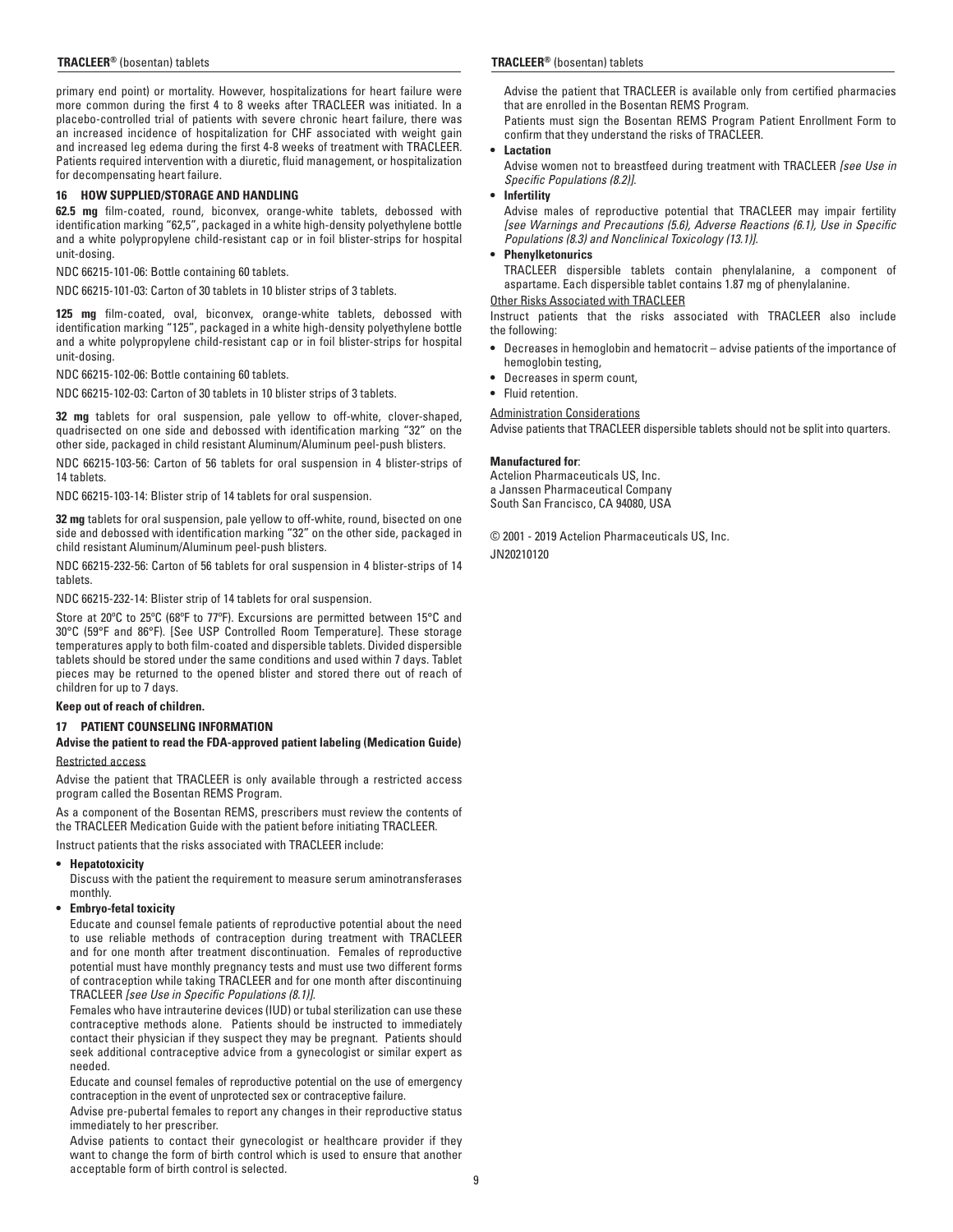# **Medication Guide TRACLEER® (TRA-KLEER) (BOSENTAN) TABLETS**

Read the Medication Guide that comes with TRACLEER before you start taking it and each time you get a refill. There may be new information. This Medication Guide does not take the place of talking with your healthcare provider about your medical condition or your treatment.

# **What is the most important information I should know about TRACLEER?**

TRACLEER is only available through the Bosentan REMS Program. Before you begin taking TRACLEER, you must read and agree to all of the instructions in the Bosentan REMS Program.

# **TRACLEER can cause serious side effects including:**

# **Liver damage.**

- Liver damage may not cause symptoms at first. Only a blood test can show if you have early liver damage. You must have your blood tested to check your liver function before you start TRACLEER and each month after that. Your healthcare provider will order these tests. Regular blood tests are important because they will help your healthcare provider adjust or stop your treatment before there is permanent damage.
- Tell your healthcare provider if you have had liver problems, including liver problems while taking other medicines. Call your healthcare provider right away if you have any of these symptoms of liver problems while taking TRACLEER:
	- ° nausea
	- ° vomiting
	- ° fever
	- ° unusual tiredness
	- ° stomach area (abdominal) pain
	- ° yellowing of the skin or the whites of your eyes (jaundice)

# **Serious birth defects.**

- **TRACLEER can cause serious birth defects if taken during pregnancy. You must not be pregnant when you start taking TRACLEER or during TRACLEER treatment. Serious birth defects from TRACLEER can happen early in pregnancy. Females who are able to get pregnant must have a negative pregnancy test before starting treatment with TRACLEER, each month during treatment with TRACLEER, and 1 month after stopping treatment with TRACLEER.**
	- ° Talk to your healthcare provider about your menstrual cycle. Your healthcare provider will decide when to do a pregnancy test and will order a pregnancy test for you depending on your menstrual cycle.
		- ° Females who **are able** to get pregnant are females who:
			- have entered puberty, even if they have not started their menstrual period, **and**
			- have a uterus, **and**
			- have not gone through menopause. Menopause means that you have not had a menstrual period for at least 12 months for natural reasons, or that you have had your ovaries removed.
		- Females who **are not able** to get pregnant are females who:
			- have not yet entered puberty, **or**
			- do not have a uterus, **or**
			- have gone through menopause. Menopause means that you have not had a menstrual period for at least 12 months for natural reasons, or that you have had your ovaries removed **or**
			- are infertile for other medical reasons and this infertility is permanent and cannot be reversed.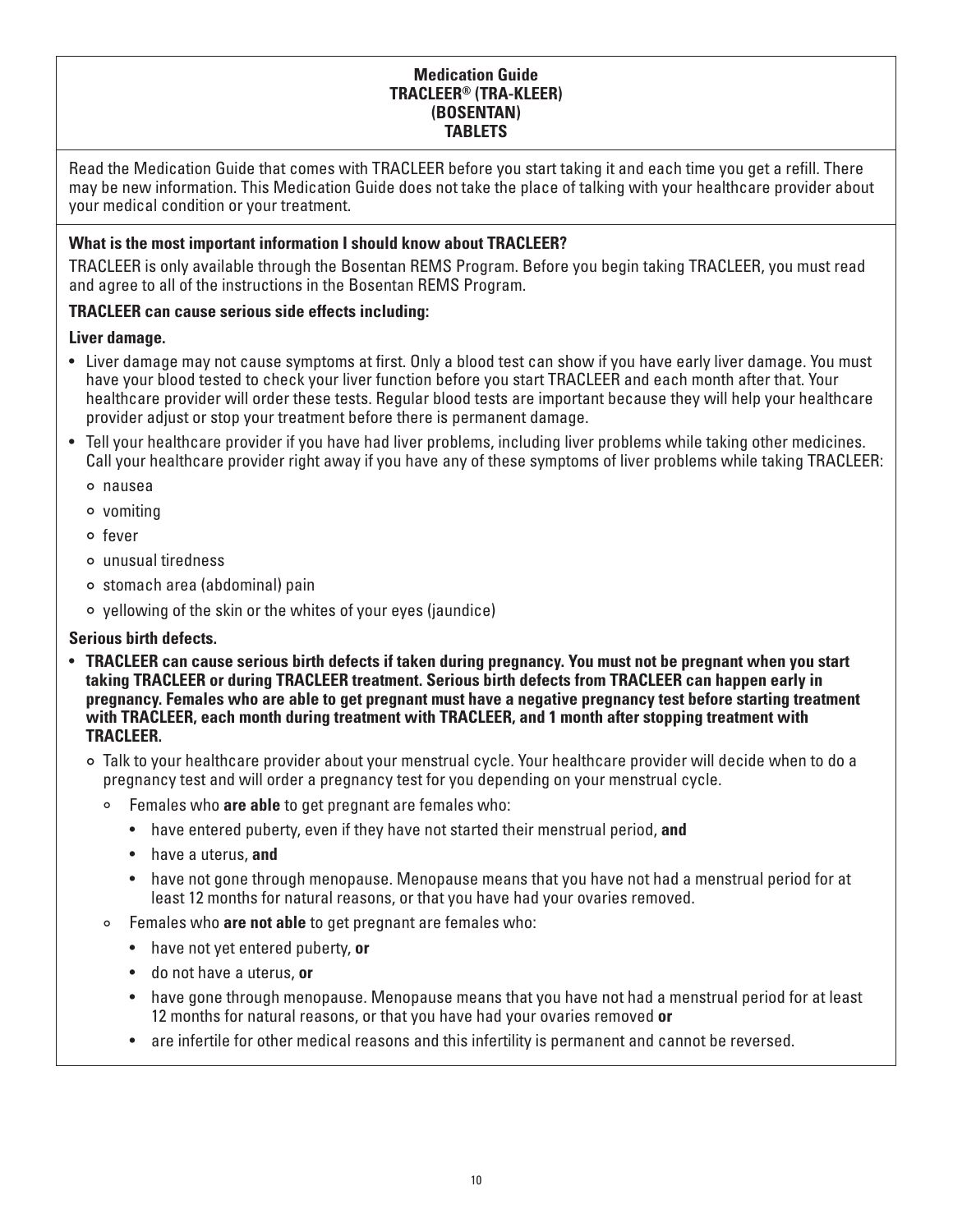# **What is the most important information I should know about TRACLEER? (continued)**

- ° **Females who are able to get pregnant must use two acceptable forms of birth control during treatment with TRACLEER, and for one month after stopping TRACLEER because the medicine may still be in the body.**
	- If you have had a tubal sterilization or have an IUD (intrauterine device), these methods can be used alone and no other form of birth control is needed.
	- Talk with your healthcare provider or gynecologist (a doctor who specializes in female reproduction) to find out about options for acceptable birth control that you may use to prevent pregnancy during treatment with TRACLEER.
	- If you decide that you want to change the form of birth control that you use, talk with your healthcare provider or gynecologist to be sure that you choose another acceptable form of birth control.

# **See the chart below for Acceptable Birth Control Options during treatment with TRACLEER.**

- ° **Do not have unprotected sex. Talk to your healthcare provider or pharmacist right away if you have unprotected sex or if you think your birth control has failed. Your healthcare provider may talk with you about using emergency birth control.**
- ° **Tell your healthcare provider right away if you miss a menstrual period or think you may be pregnant.**

If you are the parent or caregiver of a female child who started taking TRACLEER before reaching puberty, you should check your child regularly to see if she is developing signs of puberty. Tell your healthcare provider right away if you notice that she is developing breast buds or any pubic hair. Your healthcare provider should decide if your child has reached puberty. **Your child may reach puberty before having her first menstrual period.**

| <b>Option 1</b>                                                  |                                                     | <b>Option 2</b>                                   |                                               | <b>Option 3</b>                       |                                              | <b>Option 4</b>                   |
|------------------------------------------------------------------|-----------------------------------------------------|---------------------------------------------------|-----------------------------------------------|---------------------------------------|----------------------------------------------|-----------------------------------|
| <b>One method from</b><br>this list:                             | <b>or</b>                                           | <b>One method from</b><br>this list:              | or                                            | <b>One method from</b><br>this list:  | <b>or</b>                                    | One method from<br>this list:     |
| <b>Standard</b><br>intrauterine<br>device (Copper T<br>380A IUD) |                                                     | Estrogen and                                      |                                               | Diaphragm with                        |                                              | Partner's vasectomy               |
|                                                                  | progesterone oral<br>contraceptives<br>("the pill") |                                                   | spermicide<br>Cervical cap with<br>spermicide |                                       | <b>PLUS</b><br>One method from<br>this list: |                                   |
| Intrauterine system<br>(LNg 20 IUS:<br>progesterone IUS)         |                                                     | Estrogen and<br>progesterone<br>transdermal patch |                                               | <b>PLUS</b><br><b>One method from</b> |                                              | Male condom                       |
| <b>Tubal sterilization</b>                                       |                                                     | Vaginal ring                                      |                                               | this list:                            |                                              | Diaphragm with<br>spermicide      |
|                                                                  |                                                     | Progesterone<br>injection                         |                                               | Male condom                           |                                              | Cervical cap with<br>spermicide   |
|                                                                  |                                                     | Progesterone<br>implant                           |                                               |                                       |                                              | Estrogen and<br>progesterone oral |
|                                                                  |                                                     | <b>PLUS</b>                                       |                                               |                                       |                                              | contraceptives<br>("the pill")    |
|                                                                  |                                                     | <b>One method from</b><br>this list:              |                                               |                                       |                                              | Estrogen and<br>progesterone      |
|                                                                  |                                                     | Male condom                                       |                                               |                                       |                                              | transdermal patch                 |
|                                                                  |                                                     | Diaphragm with                                    |                                               |                                       |                                              | Vaginal ring                      |
|                                                                  |                                                     | spermicide<br>Cervical cap with                   |                                               |                                       |                                              | Progesterone<br>injection         |
|                                                                  |                                                     | spermicide                                        |                                               |                                       |                                              | Progesterone<br>implant           |

# **Acceptable birth control options**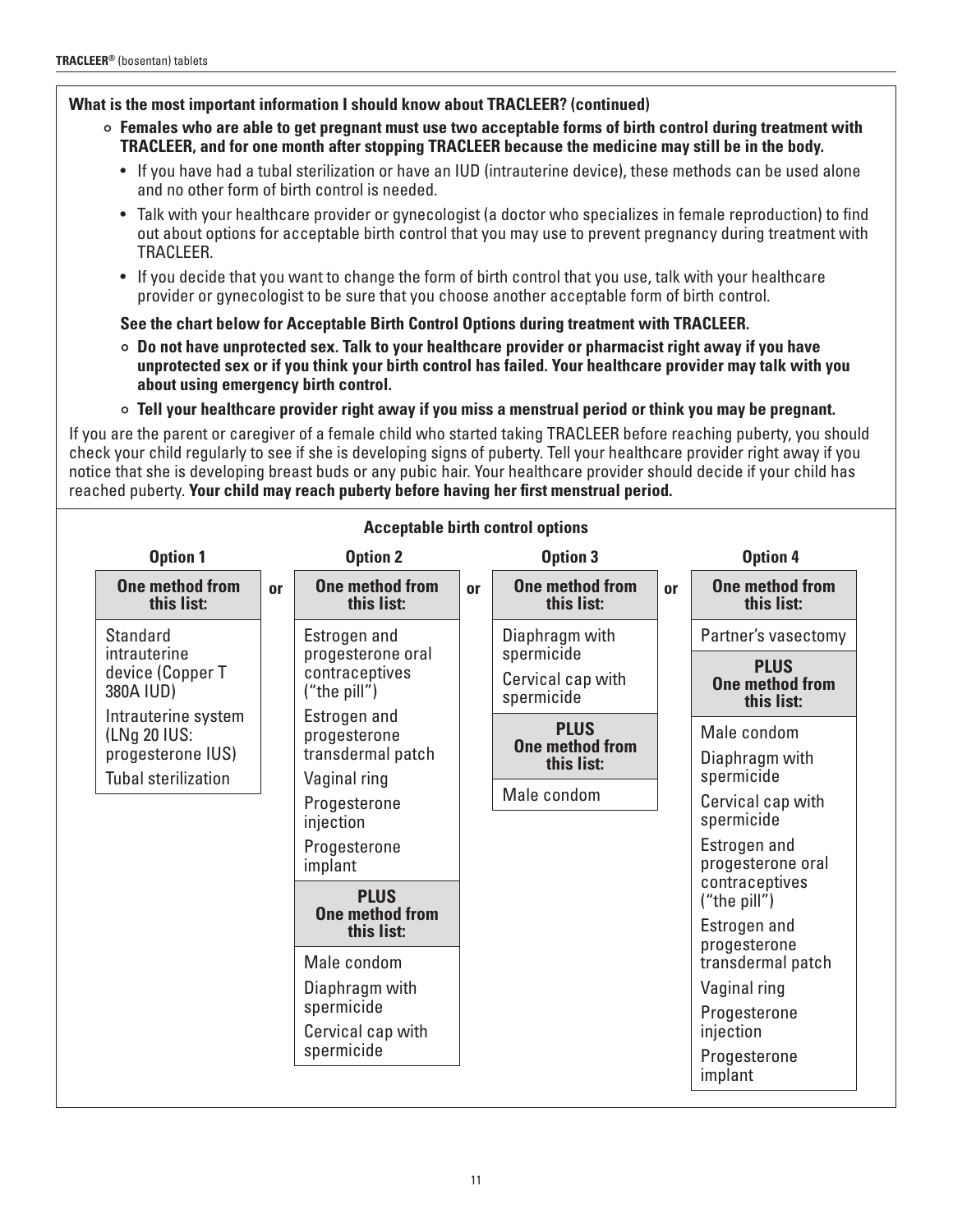# **TRACLEER 32 mg dispersible tablets contain Aspartame. Phenylketonurics: Contains Phenylalanine 1.87 mg per 32 mg dispersible tablet.**

See **"What are the possible side effects of TRACLEER?"** for more information about side effects.

# **What is TRACLEER?**

TRACLEER is a prescription medicine used to treat people with certain types of pulmonary arterial hypertension (PAH), which is high blood pressure in the vessels of the lungs.

TRACLEER can improve your ability to exercise and can slow the worsening of your physical condition and symptoms. TRACLEER lowers high blood pressure in your lungs and lets your heart pump blood more efficiently.

# **TRACLEER is only:**

Prescribed by healthcare providers who are enrolled in the Bosentan REMS Program.

Available to people who understand and agree to enroll in the Bosentan REMS Program.

# **Who should not take TRACLEER?**

# **Do not take TRACLEER if you:**

- **are pregnant, plan to become pregnant, or become pregnant during TRACLEER treatment. TRACLEER can cause serious birth defects.** All females should read the **birth defects** section of **"What is the most important information I should know about TRACLEER?"**
- take any of these medicines:
	- ° cyclosporine A used to treat psoriasis and rheumatoid arthritis, and to prevent rejection of heart, liver, and kidney transplants
	- ° glyburide used to treat diabetes
- are allergic to bosentan or any of the ingredients in TRACLEER. See the end of this Medication Guide for a complete list of the ingredients in TRACLEER. If you have a rash, hives or your lips swell after taking TRACLEER, it may be a sign of allergy. You should stop taking your TRACLEER and talk to your healthcare provider.

# **What should I tell my healthcare provider before taking TRACLEER?**

TRACLEER may not be right for you. **Tell your healthcare provider about all your medical conditions, including if you:**

- **have liver problems.**
- **are breast-feeding or plan to breast feed.** It is not known if TRACLEER passes into your milk. You and your healthcare provider should decide if you will take TRACLEER or breastfeed. You should not do both.

**Tell your healthcare provider about all the medicines you take**, including prescription and over-the-counter medicines, vitamins, and herbal supplements. TRACLEER and other medicines may affect how each other works and cause side effects. Especially tell your healthcare provider if you take:

- hormone-based birth control, such as pills, shots, patches, and implants. These birth control methods may not work as well when taken with TRACLEER.
- simvastatin or other "-statin" medicines used to lower cholesterol
- rifampin used for tuberculosis
- ketoconazole, fluconazole, itraconazole, or voriconazole used for fungal infections
- warfarin sodium used to prevent blood clots
- ritonavir used to treat HIV

There may be more than one brand name medicine. Ask your healthcare provider if you are not sure if your medicine is one that is listed above.

Know the medicines you take. Keep a list of them and show it to your healthcare provider or pharmacist when you get a new medicine.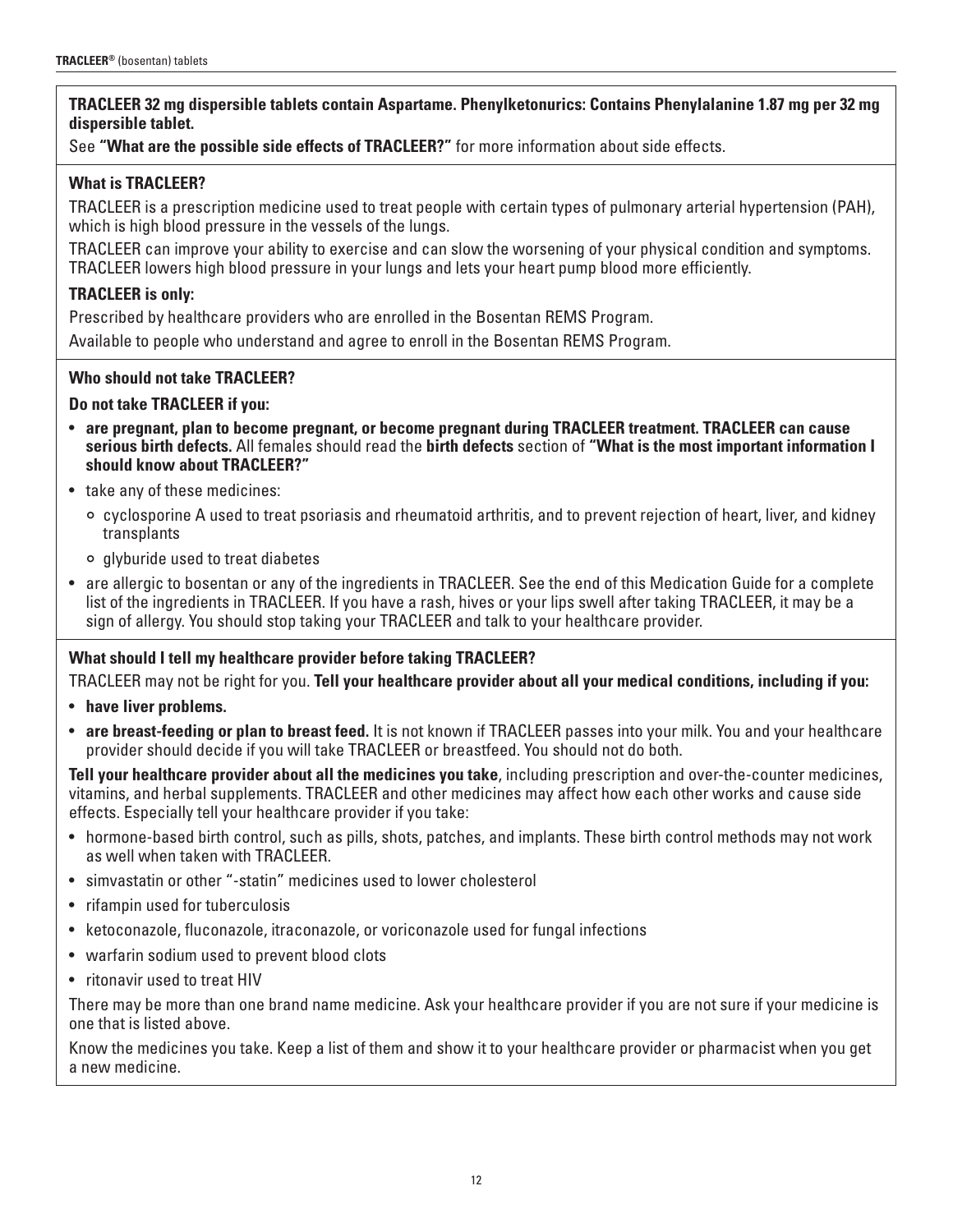# **How should I take TRACLEER?**

Your healthcare provider will give you detailed information about the Bosentan REMS Program.

- TRACLEER is only available through certified pharmacies. You will only receive a 30-day supply of TRACLEER at one time.
- Take TRACLEER exactly as prescribed.
- Your healthcare provider will tell you how much TRACLEER to take and when to take it.
- In most cases, you will take 1 tablet in the morning and 1 in the evening.
- You can take TRACLEER orally with or without food.
- If you take more than the prescribed dose of TRACLEER, call your healthcare provider right away.
- If you miss a dose of TRACLEER, take your tablet as soon as you remember. Do not take 2 doses at the same time. If it is almost time for your next dose, skip the missed dose. Just take the next dose at your regular time.
- Do not stop taking TRACLEER unless your healthcare provider tells you to. Suddenly stopping your treatment may cause your symptoms to get worse. If you need to stop taking TRACLEER, speak with your healthcare provider about the right way to stop.
- If necessary, the 32 mg dispersible tablet can be divided into halves by breaking along a line cut into the surface. Hold the tablet between the thumb and index finger on either side of the line, with the line facing upwards, and break the tablet along the line (see figure below). The dispersible tablet should not be broken into quarters.



• Each 32 mg dispersible tablet, or tablet part, can be dispersed in a minimal amount of water to make a liquid medicine immediately before administration. When the tablet has fully dispersed, the liquid should be administered to the patient.

# **What are the possible side effects of TRACLEER?**

TRACLEER can cause serious side effects, including:

- **See "What is the most important information I should know about TRACLEER?"**
- **Fluid retention and swelling of your ankles and legs. TRACLEER can cause your body to hold too much water, and you may get swelling of your ankles and legs. Tell your healthcare provider if you have swelling of your ankles and legs that happens either with or without weight gain, or if you have more trouble with your breathing than normal. Your healthcare provider will look for the cause of this.**
- **Lower Sperm Count. Some men who take TRACLEER may have lower sperm counts. This may affect your ability to father a child. Tell your healthcare provider if fertility is a concern for you.**
- **Low red blood cell levels (anemia). Your healthcare provider will do blood tests to check your red blood cells during treatment with TRACLEER.**

**The most common side effects of TRACLEER include:**

- respiratory tract infection
- headache
- fainting
- flushing
- low blood pressure
- inflamed nose passages (sinusitis)
- joint pain
- irregular heart beats

Tell your doctor if you have any side effect that bothers you or that does not go away. These are not all the possible side effects of TRACLEER. For more information, ask your doctor or pharmacist.

Call your doctor for medical advice about side effects. You may report side effects to FDA at 1-800-FDA-1088.